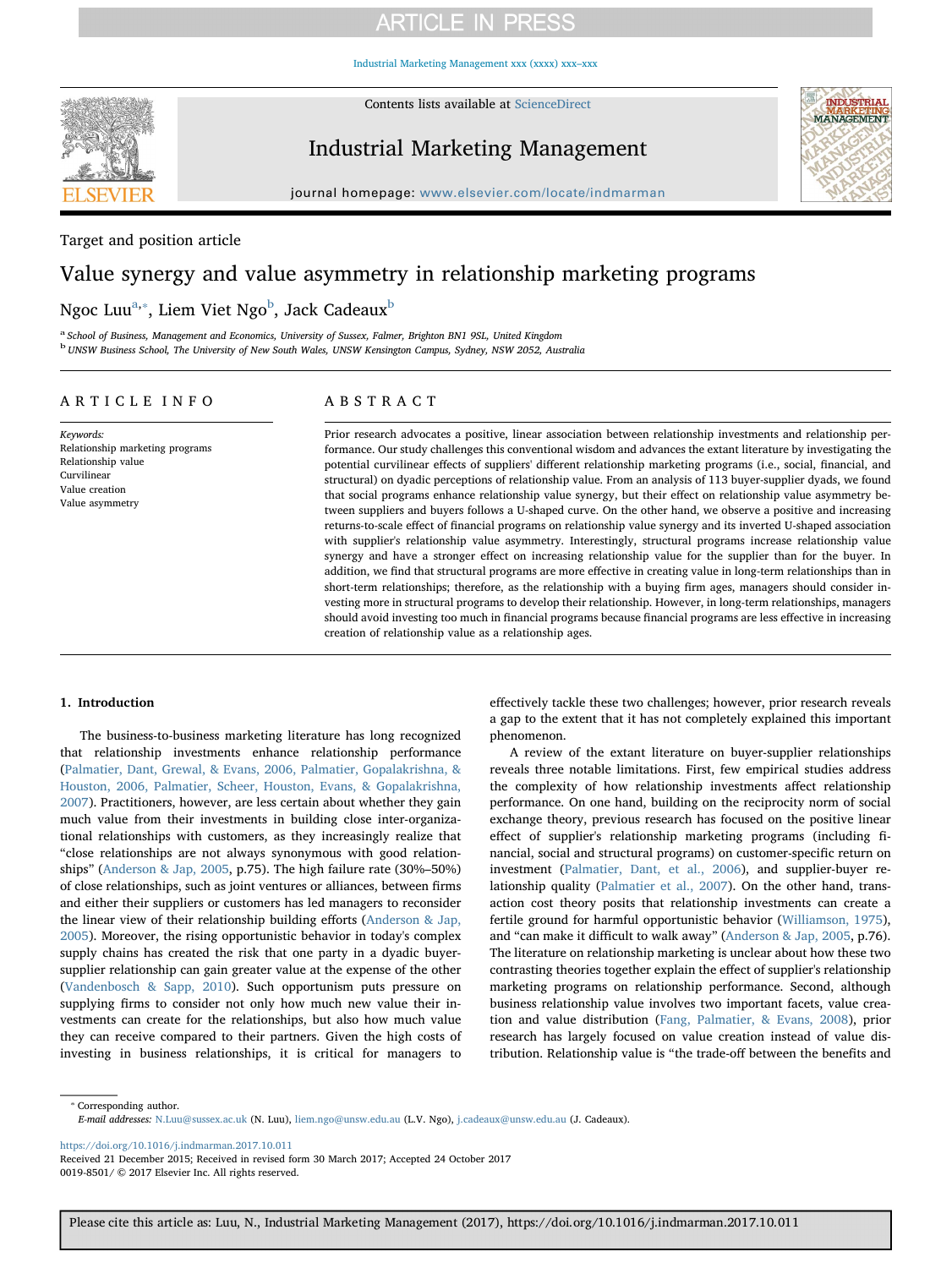costs" each party perceives in a dyadic relationship, "taking into consideration the available alternative relationships" ([Ulaga & Eggert,](#page-11-5) [2006b,](#page-11-5) p.128). Indeed, the focus has been on a single side of the relationship, either the buyer or the supplier, rather than the dyad ([Fang](#page-11-4) [et al., 2008; Wagner, Eggert, & Lindemann, 2010\)](#page-11-4). Unfortunately, when the party making relationship investments receives less value than the invested-in party, this difference in the distribution of value between the two parties can be a sign that value is being created for one party at the expense of the other. Third, prior research has ignored the contingency effect of relationship age to which the nonlinear effect of relationship building efforts might be subject. Relationship age reflects the length of time two parties have interacted with each other ([Palmatier, Dant, et al., 2006](#page-11-0)). Previous studies consider relationship age to be a solid proxy reflecting relationship closeness and stability ([Kumar, Scheer, & Steenkamp, 1995a; Liu, Li, Tao, & Wang, 2008;](#page-11-6) [Stanko, Bonner, & Calantone, 2007\)](#page-11-6) and point out that as a relationship evolves, trust, commitment, control, and other relational factors will change [\(Anderson & Weitz, 1989; Jap & Ganesan, 2000; Liu, Su, Li, &](#page-10-1) [Liu, 2010\)](#page-10-1). The literature still lacks consensus about whether relationship age facilitates or impedes relationship building efforts ([Palmatier, Dant, et al., 2006](#page-11-0)). As a relationship ages, both parties experience and gain information about each other, which, in turn, helps to increase each party's trust in its counterpart [\(Anderson & Weitz, 1989](#page-10-1)). However, as a relationship ages, an element of complacency may appear as firms pay less attention to their exchange party [\(Barnes, 2005](#page-10-2)).

In dealing with the above limitations of the extant literature, our first objective in this study is to build on the competing arguments of transaction cost theory and social exchange theory to propose that there may be potential curvilinear associations between supplier's relationship marketing programs and relationship performance. Our study adopted the relationship marketing definition by [Parvatiyar and Sheth](#page-11-7) [\(2000\)](#page-11-7) that "relationship marketing is the ongoing process of engaging in cooperative and collaborative activities and programs with immediate and end-user customers to create or enhance mutual economic value, at reduced cost" (p.9). Therefore, following previous research ([Palmatier, Gopalakrishna, and Houston, 2006, Palmatier et al., 2007](#page-11-8)), relationship marketing programs will only refer to the programs initiated by the supplier to build a relationship with the buyer. Second, in this study, following [Jap \(1999\)](#page-11-9) and [Jap \(2001\)](#page-11-10), we consider the value created in the buyer-supplier relationship as a "pie" that is divided between the buyer and the supplier. [Jap \(1999\)](#page-11-9) used the term "pie expansion" to refer to how buyer and supplier increase their value "pie" by collaborating in mutually beneficial strategies, while [Jap \(2001\)](#page-11-10) used the term "pie sharing" to refer to how the value "pie" is divided between collaborating parties. In the current study, we consider relationship value perceived by the buyer as the buyer's portion or share of the "pie" while relationship value perceived by the supplier as the supplier's portion. Combining these two portions, we try to capture the whole size of the "pie" (relationship value synergy), and while comparing the supplier's portion to the buyer's portion, we can see the difference in their shares (supplier's relationship value asymmetry). An increase in relationship value synergy, which is a combination of buyer's and supplier's relationship value, reflects that new relationship value is created for the buyer or the supplier or both. Meanwhile, an increase in supplier's relationship value asymmetry, as a difference in magnitudes between supplier's and buyer's relationship value, reflects that supplier's relationship value increases more than buyer's relationship value. Our second research aim is to examine how relationship marketing programs influence relationship value synergy and supplier's relationship value asymmetry in a buyer-supplier relationship. Third, our study aims at examining the potential moderating effect of relationship age on the links between relationship marketing programs and relationship value synergy and asymmetry.

This study attempts to make several contributions to relationship marketing knowledge and provide managerial implications. First, this study extends the literature on business relationships by highlighting the non-linear effects of relationship marketing investments and by assessing the effects of relationship investments on both value creation and distribution in buyer-seller relationships. Second, the study offers a concept of supplier's relationship value asymmetry that captures the relative difference in magnitudes between relationship value perceived by the supplier and value perceived by the buyer. Supplier's relationship value asymmetry (SRVA) and relationship value synergy (RVS) constitute two-sided indicators of relationship performance useful for assessing the effectiveness of relationship investments. Third, our research enriches the understanding of how suppliers should allocate investments into three types of relationship marketing programs (social, structural, and financial) at different levels of relationship age. Finally, findings from the study should help managers weigh the pros and cons of each type of program in order to develop relationships with their partners so as to allow both parties to prosper in their long-term relationship.

#### 2. Theoretical background

#### 2.1. Relationship value: creation and distribution

The literature on relationship value has demonstrated that perceived value from relationships positively influences relationship performance. Relationship value improves customer trust, commitment, satisfaction ([Faroughian, Kalafatis, Ledden, Samouel, & Tsogas, 2012;](#page-11-11) [Ulaga & Eggert, 2006a\)](#page-11-11), customer share [\(Morales, 2005](#page-11-12)), and word of mouth and intention to maintain or enhance a relationship ([Faroughian](#page-11-11) [et al., 2012; Geiger et al., 2012; Palmatier, Jarvis, Bechko](#page-11-11)ff, & Kardes, [2009\)](#page-11-11). Furthermore, [Geiger et al. \(2012\)](#page-11-13) reveal that relationship value strongly influences intentions to switch, search for alternatives, or enhance relationships for both buyers and suppliers.

Many studies had made efforts to investigate drivers and outcomes of relationship value long before researchers admitted that this concept was too complex and ambiguous to analyze from a static and standardized perspective [\(Corsaro & Snehota, 2010; Eggert, Ulaga, & Schultz,](#page-10-3) [2006\)](#page-10-3). [Corsaro and Snehota \(2010\)](#page-10-3) stressed that the concept of value is always relative and actor-specific, and that "there is not an idiosyncrasy of value perceptions, but rather an idiosyncrasy of value because no two actors can ever have the same temporal and spatial latitude" (p.992). This proposition implies that there is some difference or gap in the buyer's perception and the seller's perception about how much value they receive from the relationship. However, very few studies in the relationship value literature address the asymmetry between parties' value perceptions in inter-organizational buyer-supplier relationships ([Wagner et al., 2010\)](#page-11-14). Creating new value and sharing this value are two competing but inseparable facets that a buying firm needs to consider when making a decision about investments in a business relationship ([Fang et al., 2008\)](#page-11-4). From the customers' perspective, [Wagner](#page-11-14) [et al. \(2010\)](#page-11-14) found that customer firms perceive value creation as positive only when they are sharing a bigger "slice" of a larger value "pie". From the suppliers' perspective, [Praxmarer-Carus, Sucky, and Durst](#page-11-15) [\(2013\)](#page-11-15) explained how suppliers' perceived distributive fairness mediates the positive relationship between their perceived share of earnings and their satisfaction. Although [Praxmarer-Carus et al. \(2013\)](#page-11-15) attempted to use a small dyadic sample to compare buyers' and supplier's share of costs and earnings, their scope was limited to costs and earnings from supplier development programs, not value from the complete buyer-supplier relationship. A review of prior studies reveals that the relationship value literature has ignored both the creation and distribution facets of relationship value from a dyadic perspective. Therefore, the present study offers a construct of supplier's relationship value asymmetry to assess the relative difference in magnitudes between relationship value perceived by the supplier and value perceived by the buyer.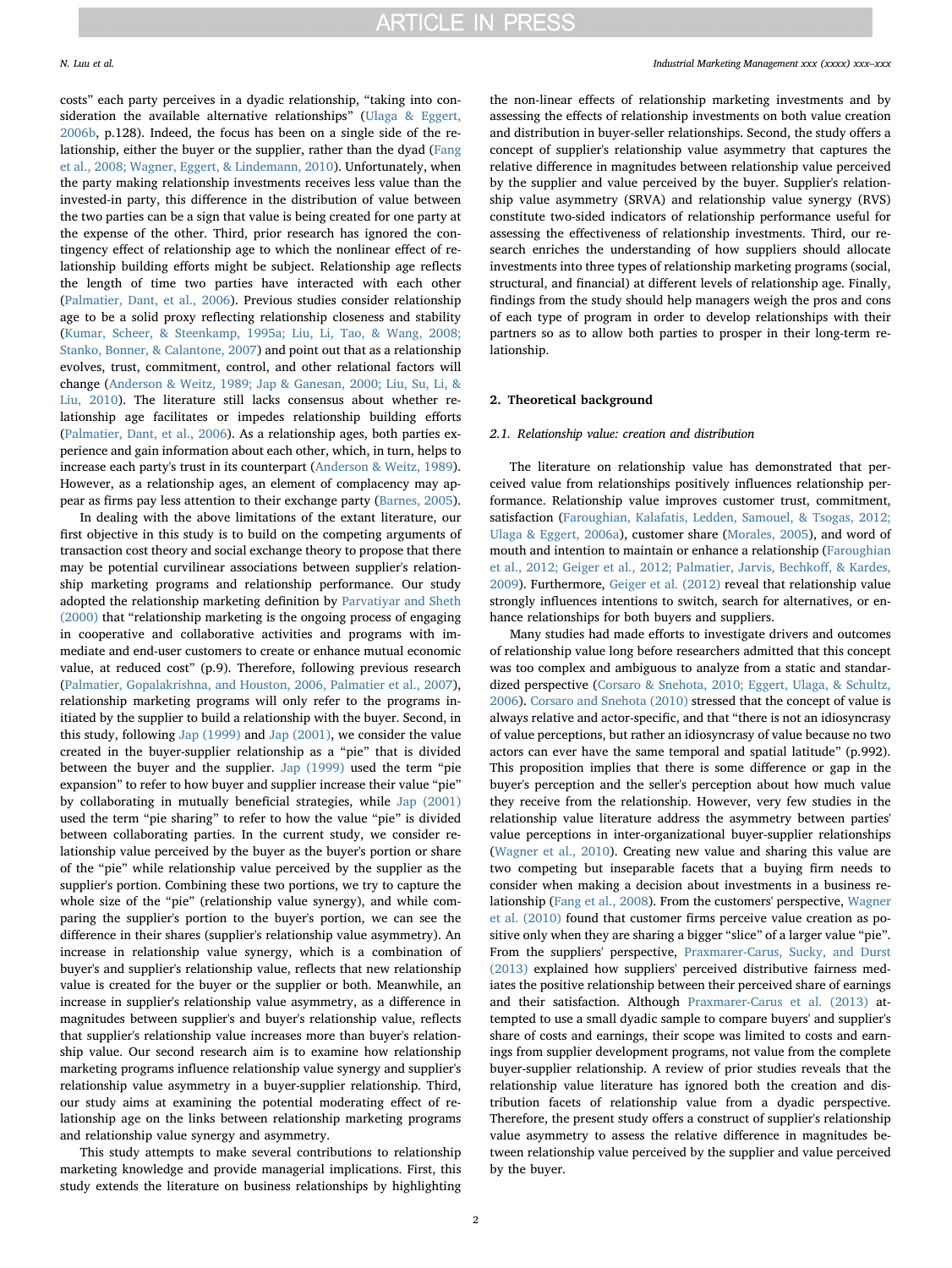<span id="page-2-0"></span>

#### N. Luu et al. *Industrial Marketing Management xxx (xxxx) xxx–xxx*

Fig. 1. Hypothesized model of supplier's three relationship marketing programs and RVS and SRVA.

#### 2.2. Transaction cost theory and social exchange theory

With the aim to create greater relationship value for buying firms, many suppliers invest in relationship marketing programs specific to these partners. Supplier's relationship marketing programs included in the hypothesized model fall into three types: social programs, structural programs, and financial programs [\(Palmatier et al., 2007\)](#page-11-2). Plausibly, suppliers expect that these investments will yield, in return, a fair share of relationship value. There exists a dual logic that buyers may adopt in response to supplier's given relationship investments: reciprocity logic and/or opportunism logic. Because opportunism is the violation of the relational contracting norm that occurs when two involved parties do not share the benefits and costs of a relationship, this study considers it as the logic to explain how relationship marketing programs can affect the difference in relationship value magnitudes between the supplier and the buyer (SRVA). Meanwhile, the norm of reciprocity ensures that both parties can obtain benefits from their relationship. Thus, this study considers it to be the logic that explains how relationship marketing programs can affect RVS. In this sense, both transaction cost and social exchange theories could help explain different outcomes of specific investments in relationship marketing programs, which include social programs, structural programs and financial programs in the hypothesized model.

Transaction cost theory argues that relationship-specific investments can become a fertile breeding ground for opportunism by partners [\(Anderson & Weitz, 1992; Heide & John, 1992\)](#page-10-4). Opportunism or "self-interest seeking with guile" is one of three core constructs of transaction cost theory and includes such behaviors as lying, cheating, or violating agreements ([Williamson, 1985](#page-11-16)). According to [Macneil](#page-11-17) [\(1980\),](#page-11-17) the central norm of relational contracts is that benefits and costs in a relationship will be shared between the parties. In other words, opportunism, as a violation of a relational contract, may contribute to an asymmetry in relationship value between suppliers and buyers.

In contrast to transaction cost theory, social exchange theory looks on the "bright" side of how relationship specific investments can induce gratitude and reciprocity behavior [\(Emerson, 1976\)](#page-10-5). The application of social exchange theory is not limited to interpersonal relationships, but can be found in many studies of interorganizational relationships to explain the development of business to business relational exchanges ([Anderson, 1995; Dwyer, Schurr, & Oh, 1987](#page-10-6)) and to examine variables, such as relational norms, (Griffi[th, Harvey, & Lusch, 2006\)](#page-11-18), cooperation ([Anderson, Håkansson, & Johanson, 1994; Anderson & Weitz, 1989](#page-10-7)), and trust and commitment ([Kingshott, 2006; Morgan & Hunt, 1994\)](#page-11-19) that help make a relationship successful. Social exchange theory implies that relationships develop over time on the basis of trust, loyalty and mutual commitments that arise through parties' abidance to the norm of reciprocity (Cropanzano [& Mitchell, 2005; Lambe, Wittmann, &](#page-10-8) [Spekman, 2001\)](#page-10-8). The norm of reciprocity is an expectation that, after one party's action, the other party should compensate or reciprocate ([Houston, 1986\)](#page-11-20). After a counterpart reciprocates, new rounds of exchange initiate and the process repeats in a cycle [\(Cropanzano &](#page-10-8) [Mitchell, 2005\)](#page-10-8). These reciprocity behaviors reflect each party's engagement in value creation initiatives, which contributes to increased value creation in the relationship.

#### 3. Hypothesis development

### 3.1. Supplier's relationship marketing programs and relationship value synergy

According to [Palmatier et al. \(2007\)](#page-11-2), supplier's relationship marketing programs fall into three types: social programs, structural programs, and financial programs. Social programs involve efforts to convey special status and personalize the relationship. They include offering special treatment to buying firms, sharing special reports/information or organizing social interaction events between two firms. Structural programs offer customers tangible, value-added benefits that they find difficult to supply themselves, including electronic orderprocessing interfaces, customized packaging, or other custom procedural changes. Financial programs refer to offers of direct economic benefits in exchange for past and future customer loyalty and include special discounts, free products for incremental sales and cost-saving incentives (e.g. free shipping, extended payment terms, etc.) ([Palmatier](#page-11-2) [et al., 2007\)](#page-11-2). [Fig. 1](#page-2-0) depicts the overall theoretical model underlying this study.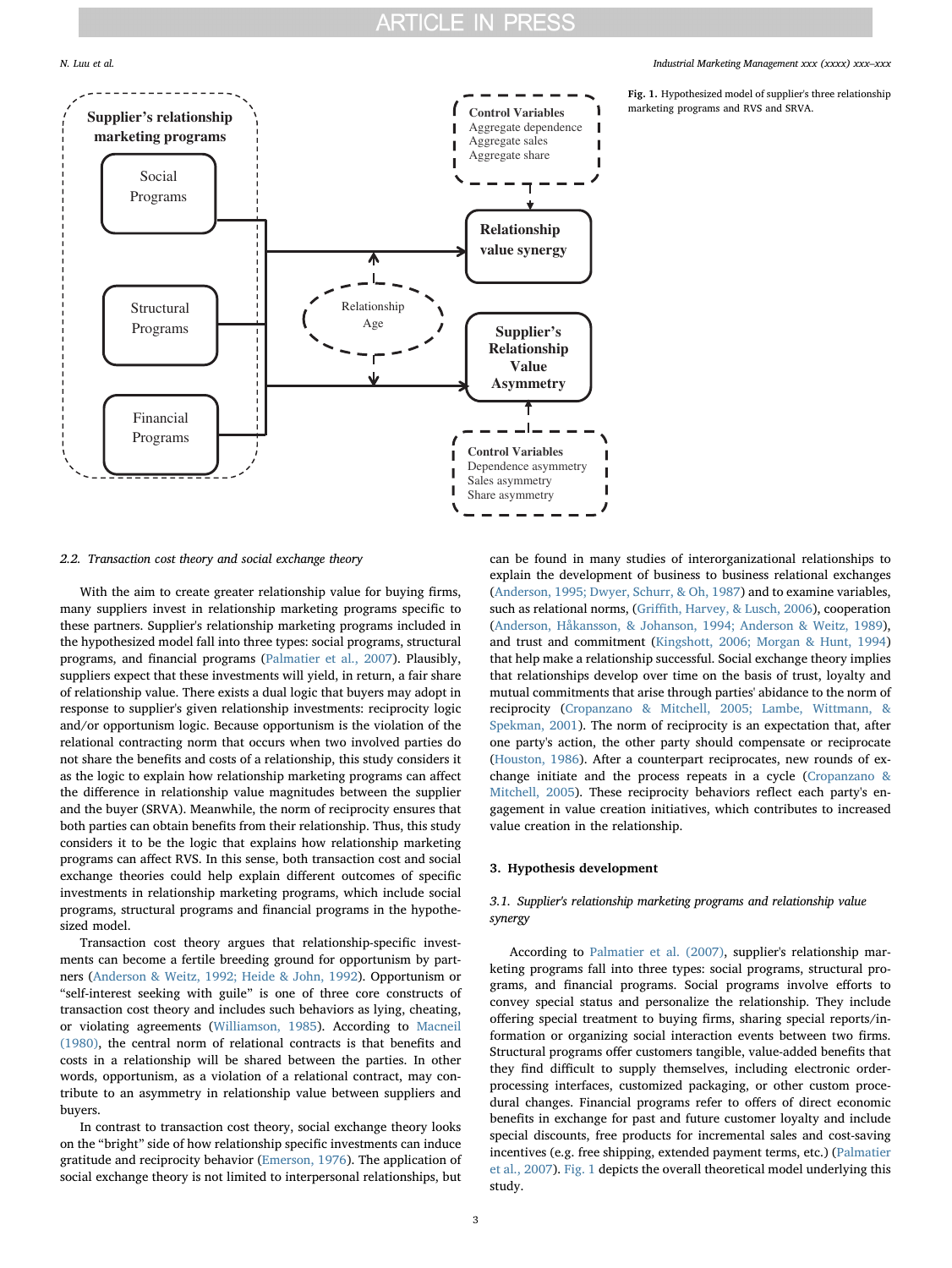Previous research argued that supplier's relationship marketing programs can enhance relationship quality, as indicated by buyers' increased trust, commitment and satisfaction [\(Palmatier et al., 2007](#page-11-2)). When the supplier raises their investments in social programs or structural programs, these relationship marketing programs will create higher relationship value for the buyer and induce a favorable response from the buyer. Social exchange theory argues that when one party, a supplier in this case, offers substantive relationship marketing programs specifically to a buyer, the supplier anticipates that the buyer will respond by reciprocating these investments [\(Cropanzano & Mitchell,](#page-10-8) [2005\)](#page-10-8). Relationship value for the supplier will increase when the buyer can reciprocate by increasing their purchases, lowering price sensitivity, or having other actions that favourably affect supplier's financial outcomes [\(Palmatier et al., 2007](#page-11-2)). The buyer's reciprocity behavior will induce further reciprocity behavior in return from the supplier, increasing value creation and maintaining the ongoing relationship ([Palmatier et al., 2009](#page-11-21)). Therefore, as a supplier increases its investments in social or structural programs specifically targeted at a buyer, relationship value increases for both the buyer and supplier; therefore, RVS, the created value the buyer and the supplier perceive in their dyadic relationship, increases.

However, when the supplier invests in financial programs for the buyer, this study posits that financial programs improve RVS at an accelerating rate, such that a unit increase in financial programs relates to increasingly higher RVS. [Palmatier et al. \(2007\)](#page-11-2) and [Palmatier,](#page-11-8) [Gopalakrishna, and Houston \(2006\)](#page-11-8) failed to find any positive, linear association between financial programs and relationship performance. They suggested that financial programs might differ from social programs or structural programs. Unlike social programs or structural programs which often require investment of some assets (physical and/ or human), low to moderate financial relationship investments may be easily matched or imitated by competitors [\(Palmatier, Gopalakrishna,](#page-11-8) [and Houston, 2006\)](#page-11-8). Because low to moderate levels of investments in financial programs hardly appear attractive compared to competing offers from many other suppliers, the buyer can take such a financial offer from the focal supplier for granted. Therefore, the buyer might perceive only a slight increase in the value received from the relationship and, in return, only somewhat reciprocate the supplier's investments such that the supplier also perceives little increase in their relationship value. Thus, with little new value created for the buyer and the supplier, at low to moderate levels of investments in financial programs, RVS will increase only at a modest rate.

RVS increases at a higher rate when the focal supplier's investments in financial programs are at moderate to high levels. Moderate to large financial programs increase the difficulty with which other suppliers are able to match. Such attractive offerings increasingly induce the buyer to maintain the relationship by reciprocating the supplier's efforts and help the focal supplier secure its relationship with the buyer. After receiving relationship value reciprocated by the buyer. The supplier also will be more likely, in turn, to "re-reciprocate" the reciprocal behavior of the buyer simply because the supplier's large relationshipspecific investments motivate them to maintain the relationship in an ongoing reciprocity cycle ([Cropanzano & Mitchell, 2005](#page-10-8)). Therefore, RVS increases at a higher rate in the range from moderate to high levels than in the range from low to moderate levels. Thus, the study hypothesizes the following:

H1. Supplier's investments in social programs and structural programs have a positive association with RVS, while those in financial programs have a positive, increasing returns-to-scale association with RVS.

3.2. Supplier's relationship marketing programs and supplier's relationship value asymmetry

Unlike the linkage between relationship marketing programs and

#### N. Luu et al. *Industrial Marketing Management xxx (xxxx) xxx–xxx*

RVS built upon the reciprocity logic of social exchange theory, this study premises the association between relationship marketing programs and SRVA on the opportunism logic of transaction cost theory. As a supplier increases the investments in social, structural and financial programs from low to moderate levels to build the relationship with a buyer, the buyer will be less likely to behave opportunistically by exploiting these investments made by the supplier. At low to moderate levels, such programs are only somewhat attractive to the buyer and thus not worth the buyer expropriating ([Wang, Li, Ross Jr, & Craighead,](#page-11-22) [2013\)](#page-11-22). The buyer is unlikely to act opportunistically due also to the concern that doing so would jeopardize these attractive investments from the supplier. As stated before, the buyer will be more likely to reciprocate value to the supplier. Therefore, at low to moderate levels of relationship marketing programs, the supplier can receive value reciprocated by the buyer, yielding increasingly more relationship value for the supplier compared to relationship value for the buyer. In other words, at such levels, SRVA will increase.

When the supplier continues increasing their investments in these programs from moderate to high levels, they become more likely to prompt opportunistic behavior from the buyer ([Jap & Ganesan, 2000](#page-11-23)). Transaction cost theory argues that partner opportunism is highly likely when the focal firm's specific investments generates a value large enough to be worth expropriating and/or because the focal firm has so much unique investment in the relationship that they cannot respond to partner opportunism [\(Jap & Ganesan, 2000; Wang et al., 2013;](#page-11-23) [Williamson, 1985](#page-11-23)). In our case, when the supplier has excessive investments in social, structural or financial programs, they become large enough to encourage the buyer's opportunism because the risk of jeopardizing the relationship is now worthwhile to the buyer. Such behavior may be especially applicable to buyers who are attracted by financial incentives [\(Cao & Gruca, 2005; Palmatier, Gopalakrishna, and](#page-10-9) [Houston, 2006\)](#page-10-9). Furthermore, given their excessive specific relationship investments, the supplier now cannot respond to partner opportunism. As the investor, they will also be less likely to behave opportunistically toward the buyer, because they are concerned that their opportunistic behavior may lead to a loss of their investment's full value and future income [\(Anderson & Weitz, 1992](#page-10-4)). Therefore, after a certain point, the supplier's investments in social, structural and financial programs will provide value for the buyer at the expense of value for the supplier, thereby decreasing the asymmetry between the supplier's relationship value and the buyer's. Thus, the study hypothesizes the following:

H2. Supplier's investments in social, structural, and financial programs have inverted U-shaped effects on SRVA.

#### 3.3. The moderating role of relationship age

Relationship age is the length of time the relationship between two exchange partners has existed [\(Palmatier, Dant, et al., 2006\)](#page-11-0). Prior research in relationship marketing has shown that relationship age is a significant determinant of relationship performance such as trust, perceived relationship continuity ([Anderson & Weitz, 1989](#page-10-1)), and affective commitment ([Verhoef, Franses, & Hoekstra, 2002\)](#page-11-24). When the buyersupplier relationship is young, neither party has accumulated sufficient behavioral information and understanding about each other to allow for accurate prediction of each other's conduct [\(Palmatier, Dant, et al.,](#page-11-0) [2006\)](#page-11-0). At lower levels of relationship age, even when the supplier makes high investments in relationship marketing programs for the buyer, the buyer will be less willing to reciprocate because of their lack of confidence in the supplier's intention and in their own commitment to the relationship. However, when relationship age increases, both the buyer and the supplier have gained greater trust in their relationship ([Liu et al., 2010, Palmatier, Dant, et al., 2006](#page-11-25)). Thus, if the supplier invests heavily in relationship marketing programs for the buyer, the buyer will be more likely to commit further to the relationship by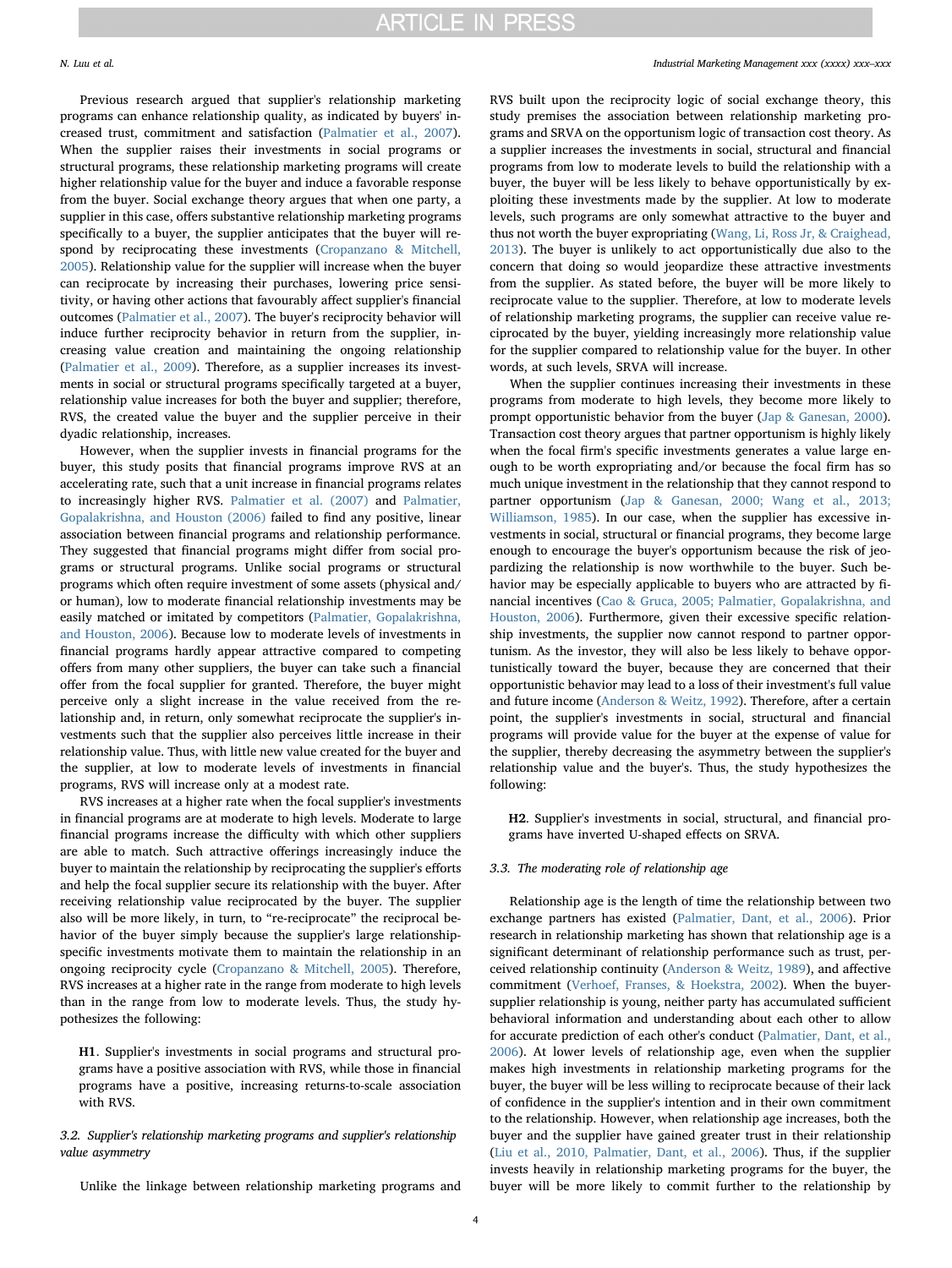reciprocating the investments and creating more value for the buyer, contributing more to RVS. In other words, the rate of RVS increase will increase in the case of longstanding relationships.

In addition, at lower levels of relationship age, a low accumulation of confidence and commitment between two parties can induce more opportunistic behavior, especially by the buyer [\(Anderson & Weitz,](#page-10-4) [1992\)](#page-10-4). When the relationship ages, after years of gathering information to understand and predict the buyer's behavior, the supplier can better protect their investments from opportunistic behavior by the buyer ([Deeds & Hill, 1999\)](#page-10-10). In a longstanding relationship, the buyer is also less likely to engage in opportunistic behaviors to the extent that they have established trust with and commitment to the supplier [\(Palmatier,](#page-11-0) [Dant, et al., 2006](#page-11-0)). Thus, at high levels of relationship age, the negative effect of excessive relationship marketing programs on SRVA will flatten. These arguments lead to the following hypotheses:

H3a. Relationship age positively influences the effects of supplier's relationship marketing programs on RVS.

H3b. Relationship age positively influences the effects of supplier's relationship marketing programs on SRVA.

#### 4. Method

#### 4.1. Measurement instrument

The study adapted all construct measures in this study from existing tested scales in previous research. The study measured all constructs with multi-item 7-point Likert scales or by using measures derived from such scales, if not otherwise indicated.

#### 4.1.1. Relationship marketing program

The study adapted the measurement scales of three types of relationship marketing programs (financial programs, structural programs, and social programs) from [Palmatier et al. \(2007\)](#page-11-2) and [Palmatier,](#page-11-8) [Gopalakrishna, and Houston \(2006\).](#page-11-8) Because the supplier directs these relationship marketing programs toward the buyer, the supplier is in a better position than the buyer to report on these variables.

#### 4.1.2. RVS and SRVA

As stated before, following [Jap \(1999\)](#page-11-9) and [Jap \(2001\),](#page-11-10) we consider the value created in the buyer-supplier relationship as a pie and relationship value perceived by the buyer as a portion of pie for the buyer while relationship value perceived by the supplier as the other portion for the supplier. Therefore, when we combine these two portions, we have the whole size of the pie (in essence, RVS). The study measured relationship value using a scale adapted from [Geiger et al. \(2012\)](#page-11-13), then calculated RVS as the product across items of relationship value perceived by each party in a buyer-supplier relationship:  $RVS = RV_{Buyer} * RV_{Supplier}$ . On the other hand, when we compare the sizes of the supplier's portion and the buyer's, we can see its difference (SRVA). The study measured SRVA first by measuring relationship value, and then following previous research that has used dyadic difference scores [\(Fang & Zou, 2010; Homburg & Jensen, 2007\)](#page-11-26), the study calculated the relative difference across items as follows:  $SRVA = RV_{Supplier} - RV_{Buyer}$ . Before calculating the product or subtracting supplier's relationship value and buyer's relationship value to measure relationship value synergy and supplier's relationship value asymmetry, we tested metric invariance by constraining the matrix of factor loadings to be invariant across buyer and supplier groups. The full metric invariance was supported as the chi-square difference between the unconstrained model and the full metric invariance model was not significant  $(\chi^2(4) = 7.20, p > 0.10)$ .

Our approach is consistent with previous research that has used dyadic difference scores ([Fang & Zou, 2010; Homburg & Jensen, 2007;](#page-11-26) [Kumar, Scheer, & Steenkamp, 1995b](#page-11-26)). To measure differences between marketing and sales units in regard to customer orientation, [Homburg](#page-11-27)

[and Jensen \(2007\)](#page-11-27) "used a twin scale: one for marketing and one for sales" (p.130) (which have the same items). Then they computed the differences across items in which "the larger the discrepancy between marketing and sales, the larger is the difference score, regardless of which has the higher and which has the lower score" ([Homburg &](#page-11-27) [Jensen, 2007,](#page-11-27) p.130). Furthermore, the method of multiplication and subtraction of our study is based on the dimensional approach, which has been long used to measure interdependence and dependence asymmetry in the marketing literature ([Fang & Zou, 2010; Homburg &](#page-11-26) [Jensen, 2007; Kim & Hsieh, 2003](#page-11-26)). According to [Kim and Hsieh \(2003\)](#page-11-28), the multiplication method is the dimensional approach that was used to measure the magnitude of bilateral dependence [\(Heide, 1994; Lusch &](#page-11-29) [Brown, 1996\)](#page-11-29), and the subtraction method is the dimensional approach that was used to measure the asymmetry of relative dependence ([Anderson & Narus, 1990; Gundlach & Cadotte, 1994; Jap & Ganesan,](#page-10-11) [2000\)](#page-10-11). The dimensional approach adopted to measure relationship value synergy and supplier's relationship value asymmetry in our study presumes that buyer's relationship value and supplier's relationship value capture the same phenomenon except for the locus of relationship value, and therefore they can be added or subtracted to characterize relationship value synergy ([Kim & Hsieh, 2003\)](#page-11-28). Supplier's relationship value and buyer's relationship value can be different in terms of the magnitude and the relationship value elements ([Corsaro & Snehota,](#page-10-3) [2010\)](#page-10-3). However, in our study, we are only interested in the relative difference in magnitudes between supplier's relationship value and buyer's relationship value. Therefore, we follow this dimensional approach to measure relationship value synergy and supplier's relationship value asymmetry.

#### 4.1.3. Relationship age

The study measured relationship age by the length in years of the interfirm relationship.

#### 4.1.4. Control variables

The study considered three control variables for interdependence in RVS: aggregate annual sales of the buyer and supplier (Aggregate sales =  $Sales<sub>Byyer</sub> * Sales<sub>Supplier</sub>$ , the product of the supplier's share in the buyer's total purchase and the buyer's share in the supplier's total sales (Aggregate share = Share $_{\text{Buyer}} * \text{Share}_{\text{Supplier}}$ ) and aggregate dependence between the buyer and supplier (Aggregate dependence = Dependence $B_{\text{layer}} *$  Dependence $S_{\text{upplier}}$ ). The study controlled for supplier's dependence asymmetry in SRVA using three control variables: the relative difference between the supplier's size and the buyer's size (Supplier's Sales asymmetry =  $Sales_{Supplier}$  –  $Sales_{Buyer}$ ), the relative difference between the buyer's share in the supplier's total sales and the supplier's share in the buyer's total purchase (Supplier's Share asymmetry = Share $_{\text{Buyer}}$  – Share<sub>Supplier</sub>), and the relative difference in dependence between the supplier and buyer (Supplier's Dependence asymmetry = Dependence  $_{\text{Supplier}}$  – Dependence  $_{\text{Buyer}}$ ). On a seven-point scale (1 = strongly disagree, 7 = strongly agree), the study measured dependence using the following item: "We do not have a good alternative to buyer A/supplier X in our trading area" ([Jap &](#page-11-23) [Ganesan, 2000](#page-11-23)).

#### 4.2. Sample and data collection

To validate the measures for all constructs, following [Anderson and](#page-10-12) [Gerbing \(1991\)](#page-10-12), the researcher invited a group of academic scholars familiar with business-to-business relationship marketing to review a draft questionnaire. The study developed and modified questionnaires to suit the specific position of key informants in dyadic relationships ([Jap, 1999\)](#page-11-9). To assess item clarity, comprehension and time necessary to complete the survey, the researcher sent the draft questionnaire to 30 marketing or procurement managers who were potential respondents to the survey. The pre-test revealed no major concerns about the readability, clarity of instructions and questions, or survey length.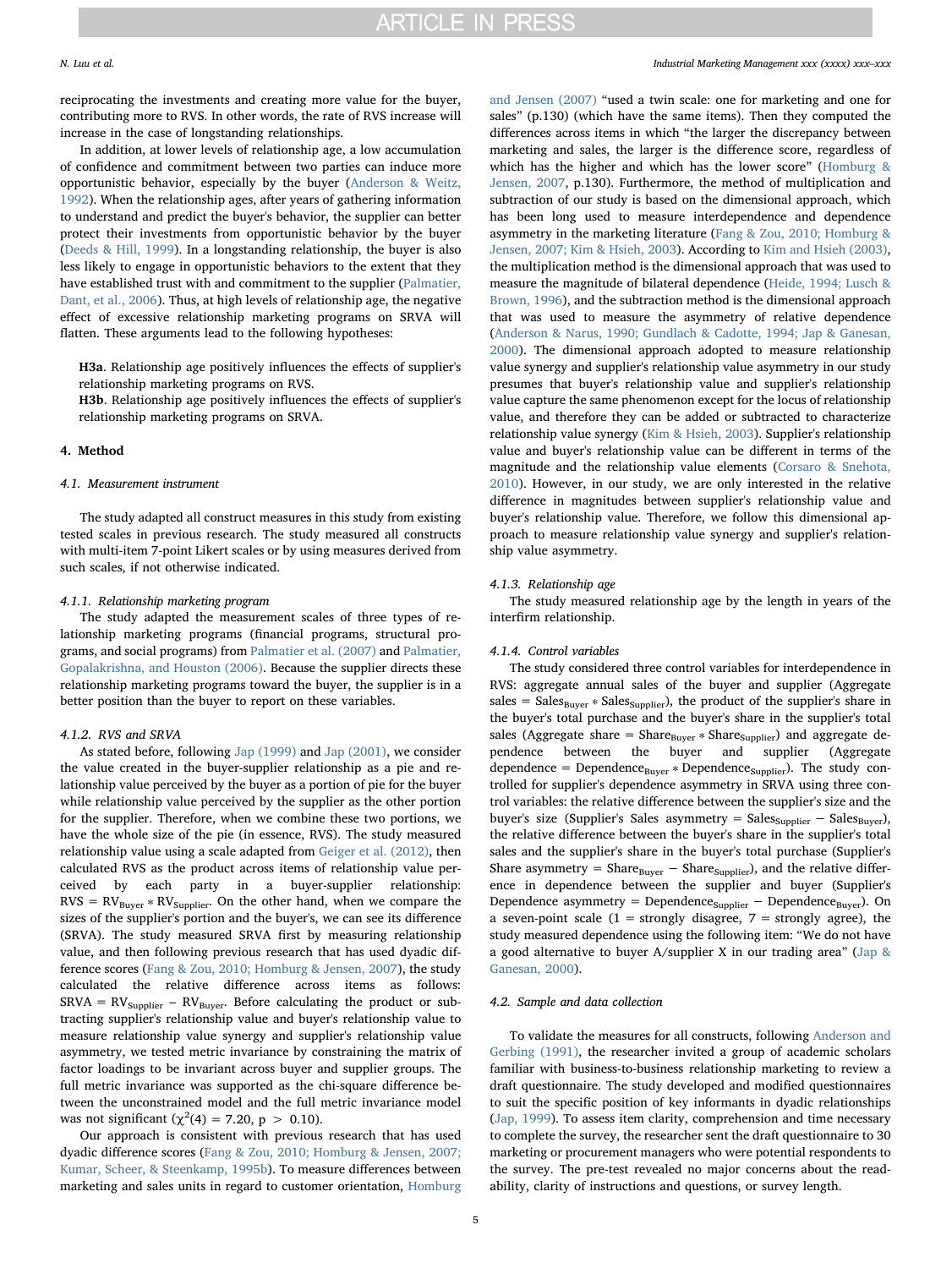This study, set in Vietnam, focuses on relationships between firms and their business buyers or suppliers. Given the conceptual framework proposed in the hypothesis development section, the unit of analysis was matched business buyer-supplier dyads and the level of analysis in the study is the relationship level. Following [O'Cass and Ngo \(2011\)](#page-11-30), the study ensured data equivalence by conducting forward and backward translations for the survey between English and Vietnamese using two professional certified translation companies. Through a nationwide survey, a professional market research company collected primary data for this study. The study targeted sales, marketing, and procurement managers as well as sales executives who were directly in charge of dealing with the specified partners. Our sampling frame was the local government's directory database of registered businesses, which includes firm information (industries, postal address, etc.) as well as names and contact details (i.e., telephone, fax and email addresses) of firm managers.

The study based our data collection process on that of [Wathne and](#page-11-31) [Heide \(2004\)](#page-11-31). In the first stage, the market research company contacted 1079 randomly selected firms from the business directory via telephone to screen their eligibility for the study and to locate a key informant in the marketing, sales, or purchasing department. Out of the 1079 firms contacted, 165 firms were not eligible for the study because they either did not have relationship marketing activities directed toward their buyers or because their parent corporations determined their marketing activities toward their buyers. Out of 914 firms eligible for the study, 354 firms agreed to participate in the survey as suppliers or buyers. In the second stage of data collection, in supplier-side questionnaires, the survey asked each respondent to identify one random buyer of their key product and to respond to the survey in terms of their firm's relationship with this specific buyer. Buyer-side questionnaires asked each respondent to respond to the survey in terms of the firm's relationship with one random selling firm that supplied them with parts for their final products. Out of 354 sent questionnaires in the first stage, 125 questionnaires were completed and returned, making an effective response rate of 35.3%. In the next stage, the market research company sent questionnaires to 125 partner firms provided by respondents in the first stage. The number of questionnaires completed and returned by partner firms was 121, for an overall response rate of 96.8%. After deleting eight questionnaires because of missing data for key variables or because respondents did not have any experience with the focal relationships and were not confident in their responses, the study matched the remaining completed questionnaires from suppliers and buyers by using code numbers to form 113 matched business buyersupplier dyads. To assess non-response bias, the study used the approach recommended by [Armstrong and Overton \(1977\)](#page-10-13). In comparing the early versus late respondents (first/last 25%; first/last 33%) across key variables, the study found no significant differences.

The sample characteristics show that 95% of buyer informants and 95% of supplier informants can personally make decisions regarding the focal relationship or can influence decisions regarding the focal relationship. Among 113 buyer-supplier dyads in the final sample, 48 dyads (42.5%) have a relationship age of 2–5 years, 49 dyads (43.4%) have a relationship age of 5–10 years, and 16 dyads (14.1%) have a relationship age of over 10 years. The numbers of employees in selling and buying firms range from 10 to over 1000 employees (60.2% of supplying firms and 74.3% of buying firms with 10–300 employees, 25.7% of supplying firms and 14.2% of buying firms with 300–1000 employees, and 14.1% of supplying firms and 11.5% of buying firms with over 1000 employees). The sample of buying and supplying firms includes various industries ranging from food processing (26.2%), packaging and labeling (21.3%), plastics and chemicals (15.6%), building material manufacturing (9.8%), electronics manufacturing (8.9%) and textiles and leather (8.0%), to distribution (6.7%), and services (3.6%).

#### 5. Analysis

#### 5.1. Reliability, validity and descriptive statistics

The study used confirmatory factor analysis (CFA) to provide a thorough validation. The CFA results indicate that the measurement model provides a reasonable fit to the data with NNFI, CFI, and IFI all exceeding 0.90 ( $\chi^2$  = 140.83, d.f. = 91, RMSEA = 0.070) [\(Gerbing &](#page-11-32) [Anderson, 1992\)](#page-11-32). Appendix A lists all scale items.

Composite reliabilities for all five latent constructs exceeded the acceptable levels of 0.70. Item loadings for all constructs ranged from 0.71 to 0.87 and were significant at the 1% significance level, indicating acceptable reliability ([Fornell & Larcker, 1981; Hair, Ringle, &](#page-11-33) [Sarstedt, 2011](#page-11-33)). In particular, although some previous studies have argued that the reliability of algebraic difference scores may be poor due to dependence on the correlation between the constituents [\(Peter,](#page-11-34) [Churchill Jr, & Brown, 1993\)](#page-11-34), RVS and SRVA yielded composite reliabilities of 0.90 and 0.89, indicating that this problem does not arise in our study ([Homburg & Jensen, 2007](#page-11-27)). In addition, Appendix A shows good results for convergent validity of all constructs with AVEs greater than 0.5 ([Fornell & Larcker, 1981](#page-11-33)).

The study used two different techniques to assess discriminant validity. First, [Table 1](#page-5-0) suggests that all square roots of AVE values were consistently greater than the off-diagonal correlations, indicating satisfactory discriminant validity [\(Fornell & Larcker, 1981\)](#page-11-33). Second, following [Gaski and Nevin \(1985\)](#page-11-35) and [O'Cass \(2002\)](#page-11-36), the analysis compared the correlations between two composite constructs and their respective reliability estimates, and found that none of the correlations was higher than their respective reliabilities. This result confirms discriminant validity. [Table 1](#page-5-0) also gives the means and standard deviations of the constructs used in the following analyses.

Following [Ou, Verhoef, and Wiesel \(2016\)](#page-11-37), [Gelhard and Delft](#page-11-38) [\(2016\),](#page-11-38) and [Richardson, Simmering, and Sturman \(2009\),](#page-11-39) the study assessed the presence of common method variance using two methods. For the partial correlation method recommended by [Lindell and](#page-11-40) [Whitney \(2001\)](#page-11-40), the study selected the supplying firm's location (in Northern or Southern areas of Vietnam) as the marker variable because no theoretical connection was evident between it and other variables. With  $r_M = 0.031$ , the mean change in correlations of the five key constructs ( $r_U - r_A$ ), after partialling out the effect of  $r_M$ , was small, 0.02 ([Malhotra, Kim, & Patil, 2006](#page-11-41)). For the second method, following Podsakoff[, MacKenzie, Lee, and Podsako](#page-11-42)ff (2003) and [Liang, Saraf, Hu,](#page-11-43) [and Xue \(2007\),](#page-11-43) the study included in the model a common method factor that included all the focal constructs' indicators and then calculated the variance of each indicator explained by the focal constructs and by the common method factor. The results demonstrated that most method factor loadings are not significant and the average variance of the indicators explained by the focal constructs is 0.65, whereas the average variance explained by the common method factor is very small, 0.014, making the ratio of two variances 46:1. The results of the two methods indicate that common method bias is not likely to be a serious concern in our study [\(Liang et al., 2007\)](#page-11-43).

<span id="page-5-0"></span>

| Table 1                                                                                   |  |
|-------------------------------------------------------------------------------------------|--|
| Means, standard deviations, square root of average variances extracted, and correlations. |  |

|                                                                                            | M                                        | SD.                                  |                                      | 2                            | 3                    | 4            | 5    |
|--------------------------------------------------------------------------------------------|------------------------------------------|--------------------------------------|--------------------------------------|------------------------------|----------------------|--------------|------|
| 1. RVS<br>2. Social programs<br>3. Structural programs<br>4. Financial programs<br>5. SRVA | 21.87<br>4.37<br>3.99<br>4.91<br>$-0.12$ | 8.32<br>1.27<br>1.46<br>1.27<br>1.70 | 0.82<br>0.40<br>0.48<br>0.33<br>0.17 | 0.76<br>0.59<br>0.34<br>0.29 | 0.81<br>0.37<br>0.38 | 0.81<br>0.36 | 0.82 |

Notes: All correlations greater than 0.17 are significant ( $p < 0.10$ ); Numbers shown in the diagonal denote the square root of the average variance extracted.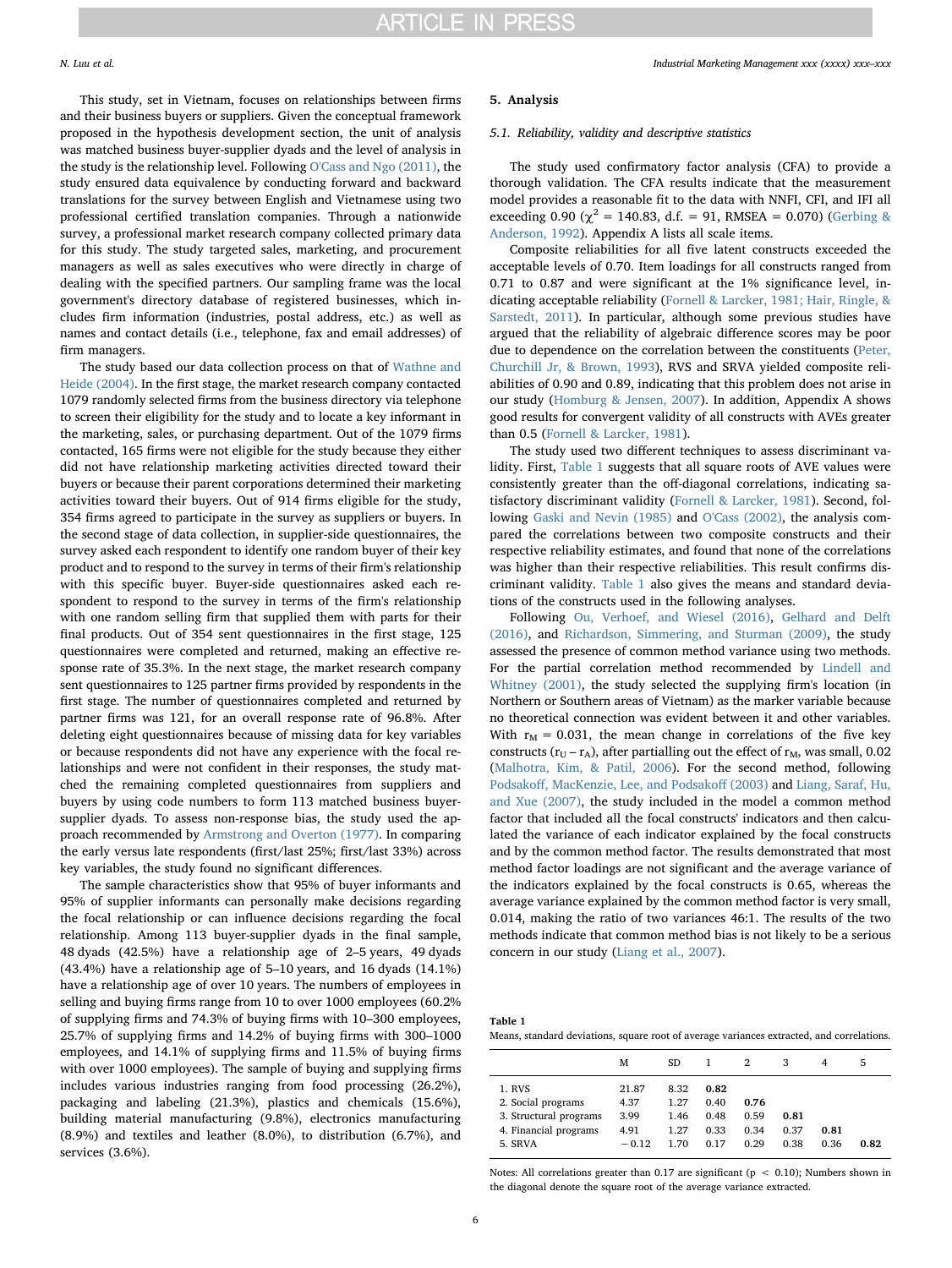#### 5.2. Results

This study tests the hypotheses by using OLS-based hierarchical regression. To measure the quadratic term, the study squared the indicators of each relationship marketing program. Following [Homburg,](#page-11-44) [Müller, and Klarmann \(2011\)](#page-11-44), the study mean-centered all indicators before creating the product indicators to enable model convergence and to facilitate the interpretation of the coefficients, without changing the form of the relationship. For analysis with RVS as the dependent variable, the study regressed RVS on control variables (aggregate sales AGGSALE, aggregate share of purchase/sales AGGSHARE, aggregate dependence AGGDEP), linear term of social programs (SOCIAL), linear term of structural programs (STRUCT), linear (FINAN) and quadratic terms of financial programs ( $FINAN<sup>2</sup>$ ) in the following equations:

$$
RVS = \alpha + \beta_1 AGGSALE + \beta_2 AGGSHARE + \beta_3 AGGDEF + \varepsilon
$$
 (1)

RVS = 
$$
\alpha + \beta_1
$$
 AGGSALE +  $\beta_2$  AGGSHARE +  $\beta_3$ AGGDEF +  $\beta_4$ SOCIAL  
+  $\beta_5$ STRUCT +  $\beta_6$ FINAN +  $\varepsilon$  (2)

RVS = 
$$
\alpha + \beta_1
$$
 AGGSALE +  $\beta_2$  AGGSHARE +  $\beta_3$ AGGDEF +  $\beta_4$ SOCIAL  
+  $\beta_5$ STRUCT +  $\beta_6$ FINAN +  $\beta_7$ FINAN<sup>2</sup> +  $\varepsilon$  (3)

RVS = 
$$
\alpha + \beta_1
$$
 AGGSALE +  $\beta_2$  AGGSHARE +  $\beta_3$ AGGDEF +  $\beta_4$ SOCIAL  
+  $\beta_5$ STRUCT +  $\beta_6$ FINAN +  $\beta_7$ FINAN<sup>2</sup> +  $\beta_8$  AGE  
+  $\beta_9$ SOCIAL\*AGE +  $\beta_{10}$ STRUCT\* AGE +  $\beta_{11}$ FINAN\* AGE

$$
+\beta_{12} \text{FINAN}^{2*} \text{AGE} + \varepsilon \tag{4}
$$

[Table 2](#page-7-0) summarizes the results of Models 1–3. Here, the control variables in Model 1 explained 7% of the variance and only aggregate dependence has a significant effect on RVS ( $\beta$  = 2.17, p < 0.01). Adding the linear term of social, structural and financial programs in Model 2 produced a significant effect (R-squared = 0.31, Fvalue = 7.99,  $p < 0.001$ ). Model 3 supports H1 because both supplier's social programs and structural programs have positive and linear impacts on RVS (social programs-RVS:  $β = 1.56$ ,  $p < 0.10$ ; structural programs- RVS:  $β = 2.44$ ,  $p < 0.001$ ). To examine whether there is a positive and increasing returns-to-scales association between financial programs and RVS, the study followed [Falk, Hammerschmidt, and](#page-10-14) [Schepers \(2010\)](#page-10-14), [Cohen, Cohen, West, and Aiken \(2003\)](#page-10-15) and tested whether the linear and quadratic terms of financial programs are significantly positive. The β-coefficient for financial programs is positive, and significant ( $\beta = 1.76$ ,  $p < 0.05$ ), whereas the quadratic term of financial programs also has a positive and significant β-coefficient ( $\beta$  = 1.27, p < 0.05). After including the quadratic term of financial program, Model 3 changes significantly (F-change = 5.40, p-value < 0.05). This result provides support for H1 that the overall effect of financial programs on RVS is positive and increasing returns-to-scale. Comparing the full Model 3 and Model 1 which excludes the linear terms of social, structural and financial programs and the quadratic term of financial programs, the study obtained a large effect size  $f^2$ ([Cohen, 1977](#page-10-16)) of 0.43, which confirms the meaningful effect of three types of relationship marketing programs on RVS.

For analysis with SRVA as the dependent variable, the study regressed SRVA on three control variables (sales asymmetry SALEA, asymmetry of share of purchase/sales SHAREA, dependence asymmetry DEPA), linear and quadratic terms of social programs, linear and quadratic terms of structural programs, linear and quadratic terms of financial programs in the following equations:

$$
SRVA = \alpha + \beta_1 SALEA + \beta_2 SHAREA + \beta_3 DEPA + \varepsilon
$$
 (5)

$$
SRVA = \alpha + \beta_1 SALEA + \beta_2 SHAREA + \beta_3 DEPA + \beta_4 SOCIAL
$$
  
+  $\beta_5 STRUCT + \beta_6 FINAN + \varepsilon$  (6)

#### N. Luu et al. *Industrial Marketing Management xxx (xxxx) xxx–xxx*

$$
SRVA = \alpha + \beta_1 SALEA + \beta_2 SHAREA + \beta_3 DEPA + \beta_4 SOCIAL
$$
  
+  $\beta_5$ STRUCT +  $\beta_6$ FINAN +  $\beta_7$ SOCIAI<sup>2</sup> +  $\beta_8$ STRUCT<sup>2</sup>  
+  $\beta_9$ FINAN<sup>2</sup> +  $\varepsilon$  (7)

Results of Model 5 in [Table 2](#page-7-0) show that all control variables do not appear to have significant effects on SRVA. In the next step, when Model 6 entered social, structural, and financial programs as linear terms, R-squared increased by  $15%$  (F-change = 6.92, p-value < 0.001). To investigate the curvilinear effects of three programs, Model 7 adds the quadratic terms of social, structural and financial programs. The result demonstrates partial support for H2. R-squared significantly increased by 5% (F-change = 2.28, p-value  $<$  0.10). The quadratic term of financial programs had a negative effect on SRVA (financial programs<sup>2</sup>-SRVA:  $\beta$  = - 0.28, p < 0.05) while the linear term was positive ( $\beta = 0.33$ , p-value < 0.05), which supports Hypothesis 2 that supplier's financial programs have an inverted U-shaped effect on SRVA. Hypothesis 2 was not supported in the case of social programs when their quadratic term had a positive effect on SRVA (social programs<sup>2</sup>-SRVA:  $\beta$  = 0.25, p < 0.10), indicating the U-shaped association between social programs and SRVA. While the quadratic term of structural program was negative, but insignificant ( $\beta = -0.03$ , n.s), the linear effect of structural programs on SRVA was significant and positive ( $\beta = 0.38$ ,  $p < 0.05$ ), which suggests that structural programs are positively associated with SRVA. Comparing the full Model 7 with Model 5 which excludes linear terms and quadratic terms of social, structural, and financial programs, the study obtained the medium effect size  $f^2$  ([Cohen, 1977\)](#page-10-16) of 0.27, which confirms the meaningful effect of three types of relationship marketing programs on SRVA.

To test H3a, Model 4 adds the moderator, relationship age, interaction terms between supplier's three relationship marketing programs and relationship age, and interaction terms between the quadratic term of financial programs and relationship age. Meanwhile, Model 8 for testing H3b includes relationship age, interaction terms between three relationship marketing programs, and relationship age, and interaction terms between the quadratic terms of financial programs, social programs and relationship age.

$$
SRVA = \alpha + \beta_1 SALEG + \beta_2 SHAREG + \beta_3 DEPG + \beta_4 SOCIAL + \beta_5 STRUCT + \beta_6 FINAN + \beta_7 SOCIAI2 + \beta_8 STRUCT2 + \beta_9 FINAN2 + \beta_{10} AGE + \beta_{11} SOCIAI* AGE + \beta_{12} STRUCT*AGE + \beta_{13} FINAN*AGE + \beta_{14} SOCIAI* AGE + \beta_{15} FINAN2* AGE + \varepsilon
$$
 (8)

[Table 2](#page-7-0) shows that the coefficient estimate for the interaction term between the linear structural programs and relationship age is significant and positive ( $β = 2.10$ ,  $p < 0.05$ ). This result partially supports H3a in that, as relationship age increases, the positive association between structural programs and RVS strengthens. However, the results do not support H3a in the case of financial programs because relationship age significantly and negatively moderates the effect of financial programs on RVS ( $\beta$  = -1.41, p < 0.001). According to [Dawson \(2014, p.7\),](#page-10-17) the best way to test for moderating effects is to use an F-test between regression models- i.e., the complete model, and one without interaction terms included. Such a test in this study reveals that relationship age significantly moderates the effects of social and financial programs on RVS (F-change = 3.14,  $p < 0.01$ ). Furthermore, comparing the full Model 4 with Model 3 excluding the interaction terms between three relationship marketing programs and relationship age, the study obtained the medium effect size  $f^2$  [\(Cohen, 1977\)](#page-10-16) of 0.14, which confirms that relationship age is a strong moderator for the effects of social and financial programs on RVS.

The result does not support H3b, which hypothesized that relationship age moderates the effects of the three programs on SRVA. The coefficient estimates for the interaction terms between all three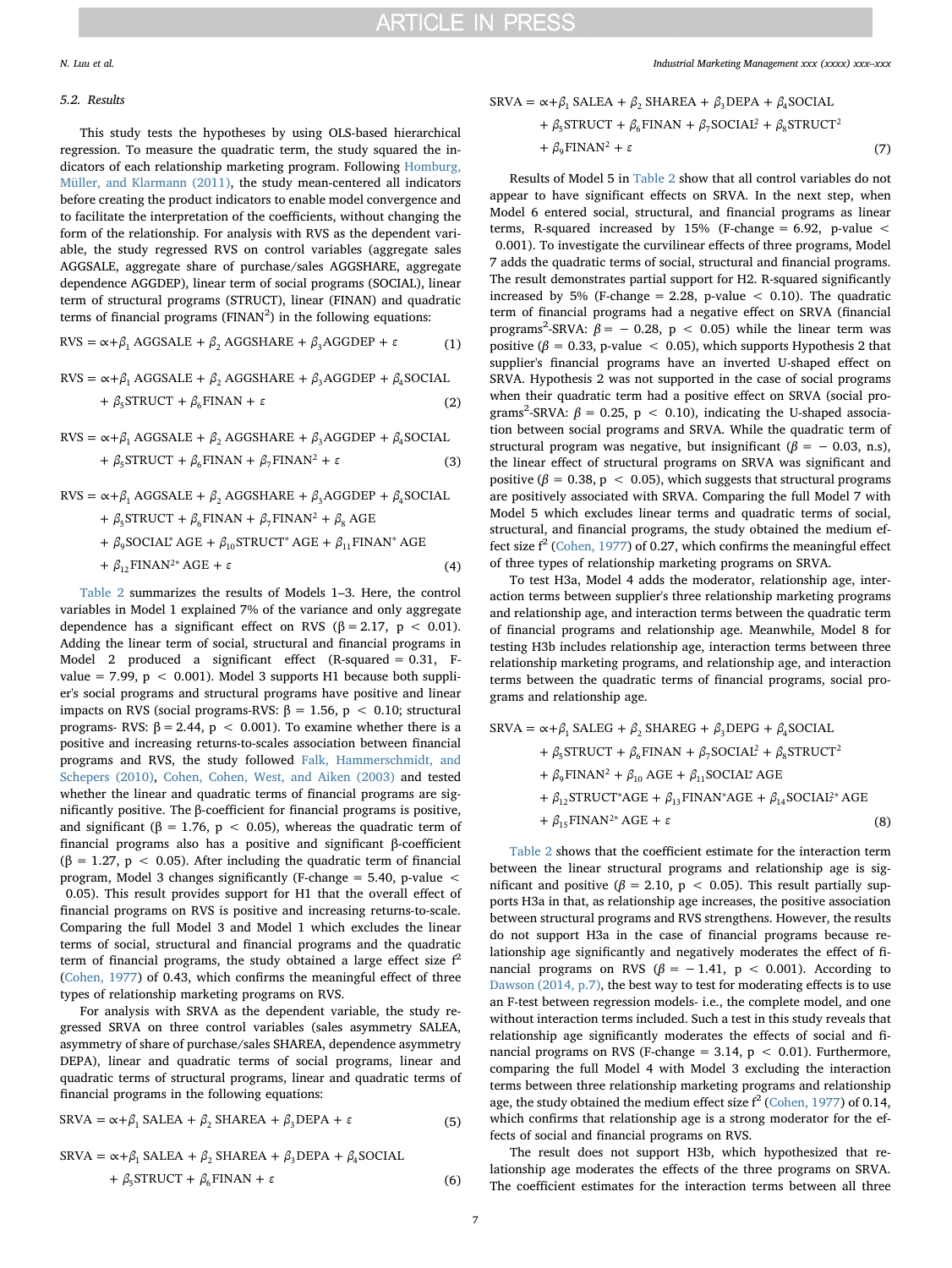#### <span id="page-7-0"></span>Table 2

Regression results.

|                                                                                                   | $DV = RVS$         |                   |                      |                             | $DV = SRVA$        |                      |                                                      |                                                          |
|---------------------------------------------------------------------------------------------------|--------------------|-------------------|----------------------|-----------------------------|--------------------|----------------------|------------------------------------------------------|----------------------------------------------------------|
|                                                                                                   | Model 1            | Model 2           | Model 3              | Model 4                     | Model 5            | Model 6              | Model 7                                              | Model 8                                                  |
| <b>Main effects</b>                                                                               |                    |                   |                      |                             |                    |                      |                                                      |                                                          |
| Social programs                                                                                   |                    | $1.64 + (1.88)$   | $1.56 +$<br>(1.86)   | $1.88*(2.22)$               |                    | $-0.01$<br>$(-0.04)$ | 0.13(0.62)                                           | 0.14(0.67)                                               |
| Structural programs                                                                               |                    | $2.25*(2.52)$     | $2.44**$<br>(2.78)   | $2.27**$ (2.65)             |                    | $0.46*(2.43)$        | $0.38*(1.95)$                                        | $0.40*(1.95)$                                            |
| Financial programs<br>Social programs <sup>2</sup><br>Structural programs <sup>2</sup>            |                    | $1.38^{+}$ (1.84) | $1.76*(2.34)$        | $2.37***$ (3.17)            |                    | $0.39*(2.45)$        | $0.33*(2.00)$<br>$0.25^{+}$ (1.80)<br>$-0.03(-0.23)$ | $0.32^{+}$ (1.86)<br>$0.28^{+}$ (1.89)<br>$-0.09(-0.59)$ |
| Financial programs <sup>2</sup>                                                                   |                    |                   | $1.27*(2.32)$        | $1.33*(2.37)$               |                    |                      | $-0.28*$<br>$(-2.24)$                                | $-0.30*$<br>$(-2.17)$                                    |
| <b>Moderating effects</b>                                                                         |                    |                   |                      |                             |                    |                      |                                                      |                                                          |
| Relationship age                                                                                  |                    |                   |                      | $2.16^{+}$ (2.15)           |                    |                      |                                                      | $-0.19(-0.62)$                                           |
| Social programs $\times$ relationship age<br>Structural programs $\times$ relationship age        |                    |                   |                      | 0.91(1.11)<br>$2.10*(1.95)$ |                    |                      |                                                      | 0.22(0.88)<br>$-0.04(-0.14)$                             |
| Financial programs $\times$ relationship age<br>Social programs<br>$^2$ $\times$ relationship age |                    |                   |                      | $-1.97**$ ( $-2.66$ )       |                    |                      |                                                      | 0.22(1.20)<br>0.08(0.41)                                 |
| Financial programs <sup>2</sup> $\times$ relationship age                                         |                    |                   |                      | $-1.41***$                  |                    |                      |                                                      | 0.01(0.13)                                               |
|                                                                                                   |                    |                   |                      | $(-3.03)$                   |                    |                      |                                                      |                                                          |
| <b>Control effects</b>                                                                            |                    |                   |                      |                             |                    |                      |                                                      |                                                          |
| Aggregate sales                                                                                   | 0.79(1.05)         | $1.19^+$ (1.74)   | $1.24 +$<br>(1.85)   | 0.95(1.40)                  |                    |                      |                                                      |                                                          |
| Aggregate share                                                                                   | 0.11(0.14)         | 0.46(0.68)        | 0.20(0.29)           | 0.27(0.40)                  |                    |                      |                                                      |                                                          |
| Aggregate dependence                                                                              | $2.17**$<br>(2.63) | 1.21(1.60)        | $1.38^{+}$<br>(1.86) | $1.50*(2.10)$               |                    |                      |                                                      |                                                          |
| Sales asymmetry                                                                                   |                    |                   |                      |                             | 0.04(0.24)         | $-0.02$<br>$(-0.14)$ | 0.01(0.07)                                           | 0.00(0.03)                                               |
| Share asymmetry                                                                                   |                    |                   |                      |                             | 0.19(1.17)         | 0.15(1.01)           | 0.18(1.18)                                           | 0.26(1.54)                                               |
| Dependence asymmetry                                                                              |                    |                   |                      |                             | $0.43**$<br>(2.65) | 0.20(1.23)           | 0.11(0.68)                                           | 0.12(0.68)                                               |
| $R^2$                                                                                             | 0.07               | 0.31              | 0.35                 | 0.43                        | 0.07               | 0.22                 | 0.27                                                 | 0.29                                                     |
| $\triangle R^2$                                                                                   | 0.07               | 0.24              | 0.03                 | 0.09                        | 0.07               | 0.15                 | 0.05                                                 | 0.02                                                     |
| F-value                                                                                           | $2.69*$            | 7.99***           | $7.91***$            | $6.39***$                   | $2.65*$            | $5.00***$            | $4.22***$                                            | $2.67**$                                                 |
| $\Delta$ F-value                                                                                  | $2.69*$            | $12.44***$        | $5.40*$              | $3.14**$                    | $2.65*$            | $6.92***$            | $2.28 +$                                             | 0.52                                                     |

Unstandardized coefficients for mean-centered variables are reported. t-statistics are in parentheses.

<span id="page-7-2"></span> $* p < 0.05.$ 

<span id="page-7-1"></span> $p < 0.10$ .

programs (linear or quadratic) and relationship age were not significant. Multicollinearity did not appear to pose a problem in all models because VIFs are well below 10 ([Mason & Perreault Jr, 1991](#page-11-45)).

#### 5.3. Robustness check

As a robustness check, the study confirmed the results of the curvilinear relationships in our study. Given our small sample size, the study followed [Dong, Ding, Grewal, and Zhao \(2011\)](#page-10-18) and [Albers' \(2012\)](#page-10-19) recommendation to use the parametric method to re-check our proposed curvilinear relationships. The study added the cubic terms of three programs to Model 3 and Model 7 and got results for the following equations:

RVS = 
$$
\alpha + \beta_1
$$
 AGGSALE +  $\beta_2$  AGGSHARE +  $\beta_3$ AGGDEF +  $\beta_4$ SOCIAL  
+  $\beta_5$ STRUCT +  $\beta_6$ FINAN +  $\beta_7$  FINAN<sup>2</sup> +  $\beta_8$  FINAN<sup>3</sup> +  $\varepsilon$  (9)

$$
SRVA = \alpha + \beta_1 SALEA + \beta_2 SHAREA + \beta_3 DEPA + \beta_4 SOCIAL + \beta_5 STRUCT + \beta_6 FINAN + \beta_7 SOCIAL2 + \beta_8 STRUCT2 + \beta_9 FINAN2 + \beta_{10} SOCIAL3 + \beta_{11} STRUCT3 + \beta_{12} FINAN3 + \varepsilon
$$
\n(10)

The results showed that after including the cubic terms of social programs, structural programs and financial programs, the model does not change significantly (F-change =  $0.00$ ,  $p > 0.10$  for Model 9; Fchange =  $0.04$ ,  $p > 0.10$  for Model 10). All the cubic terms are not

significant in both Model 9 (Financial Programs<sup>3</sup>:  $\beta_{12} = 0.01$ ,  $p > 0.10$ ) and Model 10 (Social Programs<sup>3</sup>:  $\beta_{10} = 0.11$ ,  $p > 0.10$ ; Structural Programs<sup>3</sup>:  $\beta_{11} = 0.00, p > 0.10$ ; Financial Programs<sup>3</sup>:  $\beta_{12}$  = 0.04, p > 0.10). These results eliminate the possibility of a cubic functional form in our study.

#### 6. Discussion

#### 6.1. Effects of supplier's relationship marketing programs on relationship value synergy and supplier's relationship value asymmetry

The key finding from this study suggests that an increase in supplier's relationship marketing programs can help to create relationship value, but at the same time differently distribute relationship value between two parties. [Fig. 2a](#page-8-0) illustrates a positive association between social programs and RVS. This finding is consistent with the argument of social exchange theory that, after an action by one party, the other party should reciprocate [\(Houston, 1986\)](#page-11-20). A supplier's strong investments in social programs that aim to strengthen the relationship with a buyer through social activities or special status or treatment can increase the buyer's reciprocal activities. When both the supplier and the buyer receive increasing value from the relationship, this increased value consequently gives rise to RVS. Furthermore, the study reveals an interesting finding that as a supplier's investment in social programs increases from low to moderate levels, they decrease SRVA or create more value for the buyer than for the seller. Previous study argues that

<span id="page-7-4"></span><sup>\*\*\*</sup>  $p < 0.001$ .

<span id="page-7-3"></span><sup>\*\*</sup>  $p$  < 0.01.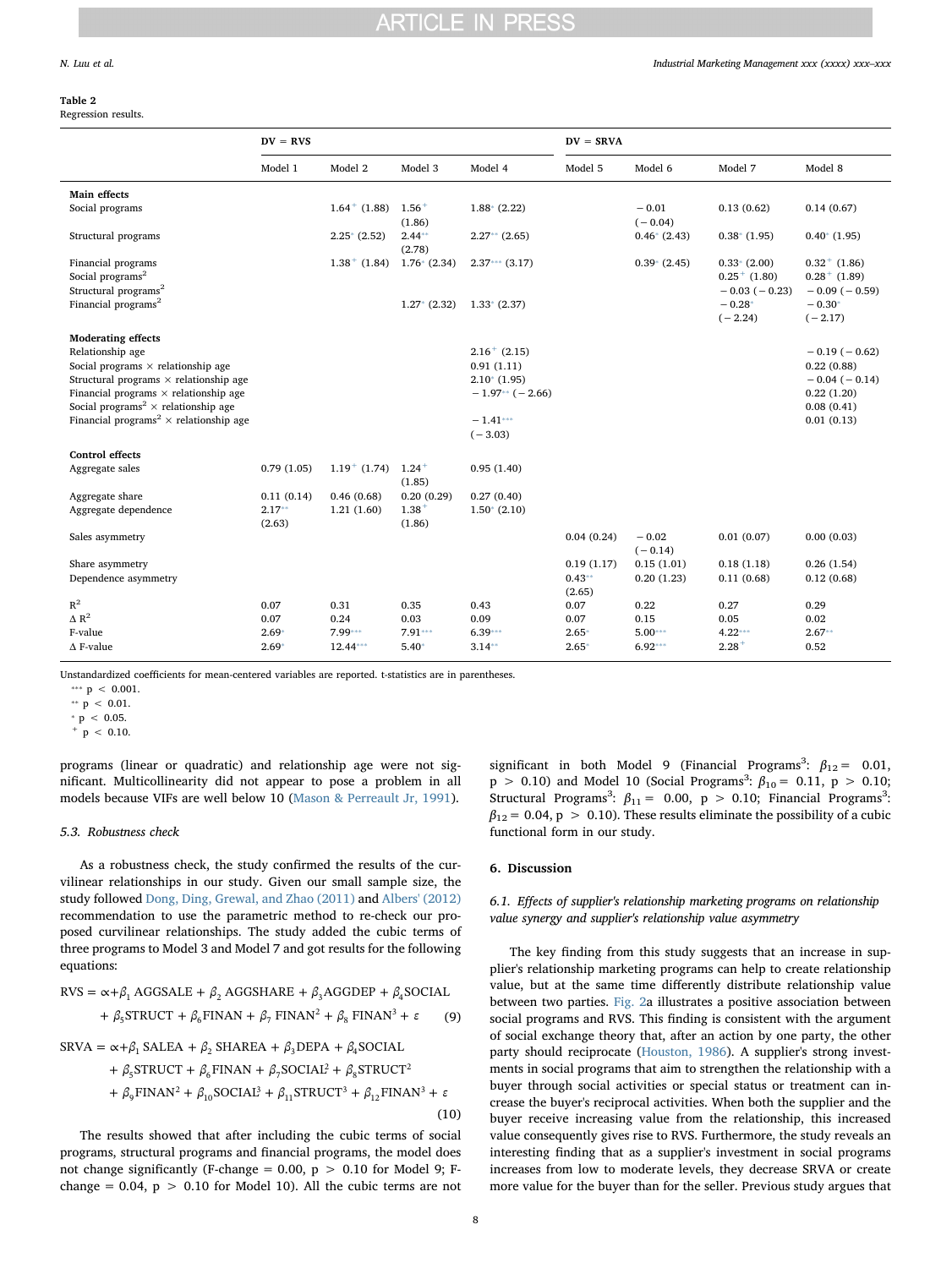

N. Luu et al. *Industrial Marketing Management xxx (xxxx) xxx–xxx*

<span id="page-8-0"></span>

Fig. 2. Effects of (a) social programs, (b) financial programs, (c) structural programs on RVS and SRVA.

it takes large investments to build up trust and commitment in business relationships [\(Ganesan, 1994; Morgan & Hunt, 1994\)](#page-11-46). Therefore, when investments in social programs are only at low to moderate levels, trust and commitment are unlikely to be established. Therefore, the buyer receiving higher value from the relationship will be more likely to behave opportunistically toward the supplier. SRVA will increase with increasing value for the buyer rather than for the supplier when social program investment is at low to moderate levels. SRVA is lowest when social program investment is at the level of 4.02 out of 7 in the Likert scale. However, as the investment in social relationship programs passes the moderate point and increases to high levels, high trust, commitment or personal interfirm ties induce greater reciprocation from the buyer for the supplier's investments. Simultaneously, established relationships between two parties also discourage the buyer from acting opportunistically against the supplier. This finding challenges previous findings about the linear effect of social programs [\(Palmatier,](#page-11-8) [Gopalakrishna, and Houston, 2006, Palmatier et al., 2007\)](#page-11-8) by demonstrating that supplier's investments in social programs do not increase relationship value for the supplier, but only do so for the buyer until such investments are at moderate to high levels [\(Jap & Ganesan, 2000;](#page-11-23) [Wang et al., 2013](#page-11-23)).

The effects of financial programs on RVS and SRVA in [Fig. 2b](#page-8-0) follow a different trajectory. When financial program efforts are at low to moderate levels, they contribute little to increase RVS. Competitors can match any low to moderate discount or financial incentive that a supplier offers to its focal buyer; in which case, the focal buyer will be likely to reciprocate only little in response to the supplier's investments, thus slightly increasing RVS. RVS hardly increases until supplier's financial offerings become large enough to dampen competitors' efforts to compete or imitate. When financial programs increase beyond a level, they make the supplier more attractive and prompt both the buyer and the supplier to engage in reciprocity behaviors, which gradually raises RVS. Our finding of a positive and increasing returns-toscale association between financial programs and RVS is an important extension to the literature. Previous studies have never found a significant and linear association between the supplier's investments in financial programs and relationship performance [\(Palmatier,](#page-11-8) [Gopalakrishna, and Houston, 2006, Palmatier et al., 2007](#page-11-8)). Our closer look at the complexity of this relationship reveals that the association between financial programs and RVS is positive and increasing returnsto-scale. On the other hand, the results specifically show that when financial program investments increase from low levels to a moderately high level (5.66), they help to increase SRVA or more relationship value for the supplier than for the buyer. However, excessive financial investments above a moderately high level (e.g., 5.66) can result in a decrease in SRVA, or more relationship value for the buyer than for the supplier. This finding again confirms the expropriation effect argued by transaction cost theory that the buyer only exploits the supplier's investments in financial programs when they are large enough to be

worth the risk of jeopardizing the relationship ([Jap & Ganesan, 2000;](#page-11-23) [Wang et al., 2013\)](#page-11-23). Furthermore, excessive financial programs offered specifically to the buyer can bind the supplier in the relationship so strongly that they hardly can respond to the buyer's opportunistic behavior [\(Jap & Ganesan, 2000, Wang et al., 2013](#page-11-23)). Therefore, this expropriation effect causes the buyer to seek more relationship value for themselves, decreasing SRVA when financial programs are at moderate to high levels.

The empirical result in [Fig. 2](#page-8-0)c suggests that structural programs are the only type among the three relationship marketing programs that helps to increase RVS and at the same time increase relative relationship value for the investing party, the supplier. Unlike social programs and financial programs, structural programs typically require considerable set-up efforts by both parties, and their unique offers discourage the buyer to switch [\(Palmatier, Gopalakrishna, and Houston,](#page-11-8) [2006\)](#page-11-8). Therefore, structural programs can create a stronger tie than either social programs or financial programs to bind both the buyer and the supplier. Under structural programs, the buyer is less likely to behave opportunistically and more likely to reciprocate to the supplier for their relationship investments. Therefore, RVS increases as the supplier's investments in structural programs increase. At the same time, SRVA gradually increases with more value for the supplier than for the buyer.

#### 6.2. The moderating effect of relationship age

The empirical results of this study support the contingent effect of relationship age on the links between relationship marketing programs and RVS. However, how relationship age moderates the link between structural programs and RVS is different from how it moderates the effect of financial programs on RVS. As the buyer-supplier relationship grows year after year, the supplier's investments in structural programs are more likely to induce more RVS. This finding is consistent with the results of previous studies which show that relationship age negatively affects opportunistic behavior [\(Liu et al., 2010](#page-11-25)). Furthermore, as the buyer and the supplier work together for a long time, they have an increasingly better understanding and quality of communication with their partner, thus the supplier's structural offer for the buyer can be more fulfilling and effective in RVS. This finding suggests that the supplier should invest more in structural programs for the buyer as their dyadic relationship ages. In contrast to how relationship age affects the association between structural programs and RVS, our study reveals that as the buyer-supplier relationship ages, excessive financial incentives offered by the supplier become less effective in increasing RVS. Particularly at a young stage of the relationship, suppliers often use financial offerings as tangible rewards to attract buyers [\(Dwyer et al.,](#page-10-20) [1987\)](#page-10-20). However, once two parties have established a long-term relationship, they look for some durability in the association over time and both the buyer and the supplier may look for more than short-term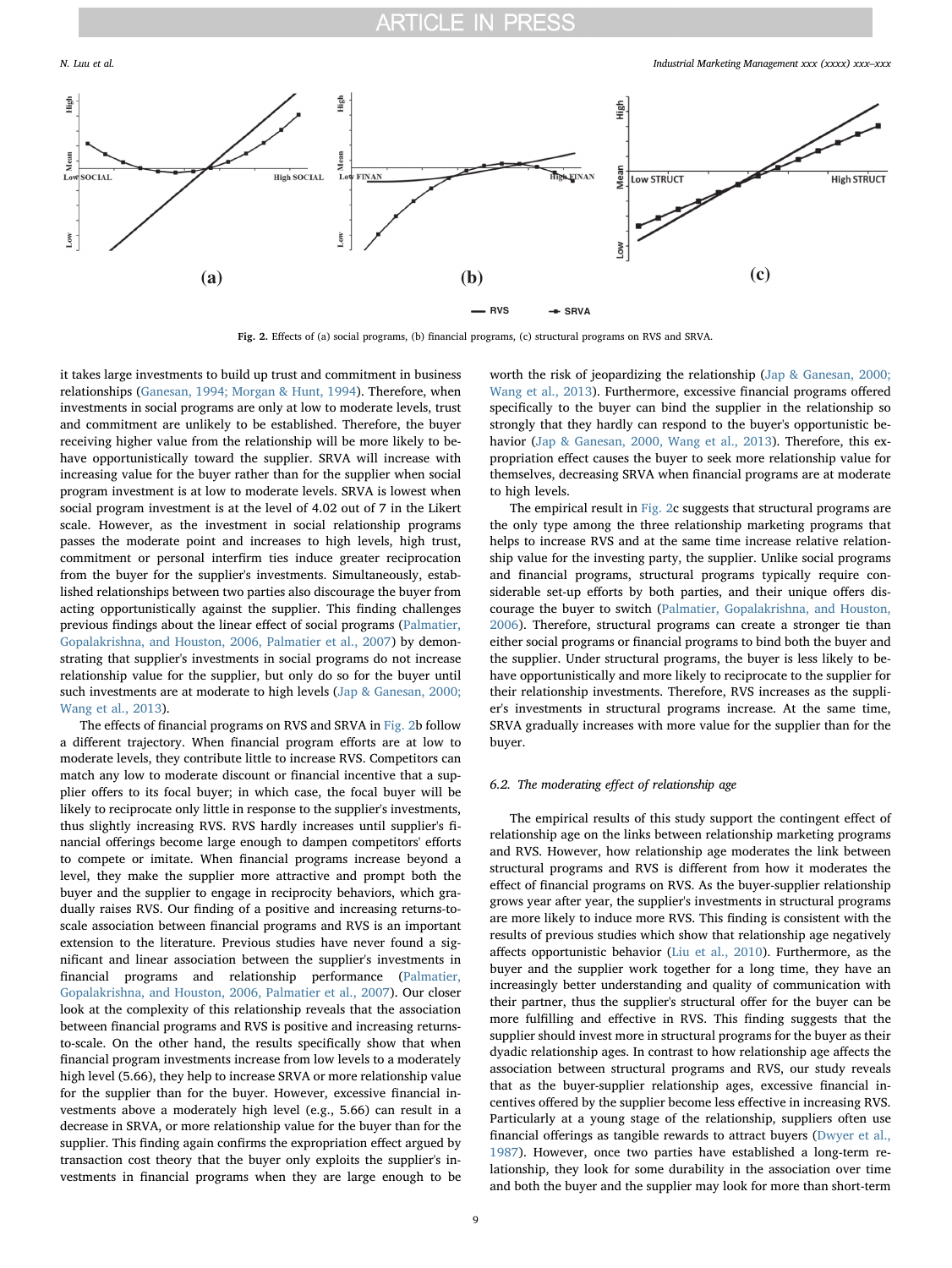financial benefits ([Dwyer et al., 1987](#page-10-20)). Therefore, in a long-standing relationship, financial benefits, which are likely to be matched by competitors, become less attractive for the buyer to reciprocate and create new relationship value. In addition, although relationship age moderates the way relationship marketing programs affect RVS, it does not influence distribution of value from these programs between the two parties.

#### 7. Conclusions

#### 7.1. Implications

This study reveals several important theoretical implications. First, it contributes to the literature on business relationships by highlighting the curvilinear effects of supplier's relationship marketing programs. Although most previous studies found positive linear effects of relationship investments on performance [\(Ganesan, 1994; Palmatier,](#page-11-46) [Dant, et al., 2006\)](#page-11-46), this study finds curvilinear effects of social programs and financial programs on value asymmetry. These ambivalent effects of relationship investments support the argument of [Anderson and Jap](#page-10-0) [\(2005\)](#page-10-0) that "the very factors that make partnerships with customers or suppliers beneficial can leave those relationships vulnerable to deterioration" (p.75). To develop close relationships, buyers and suppliers are often unable to expand the size of the benefit "pie" unless they make unique investments, such as relationship marketing programs, to support the relationship. Our study confirms that these investments in financial programs indeed help to expand the relationship value "pie"; however, they also become the doorway through which relationships become vulnerable to deterioration ([Anderson & Jap, 2005](#page-10-0)) when they give rise to relationship value for the invested-in party, the buyer, at the expense of relationship value for the investing party, the supplier.

Second, this study extends the relationship value literature by considering both RVS and its distribution in the dyad. While previous studies focus only on how relationship marketing programs can create value ([Palmatier, Gopalakrishna, and Houston, 2006\)](#page-11-8), this study makes an important implication that bilateral perspectives on relationship value presents a more complete and comparative view of relationship value perceptions than a unilateral perspective ([Corsaro & Snehota,](#page-10-3) [2010\)](#page-10-3). Relationship marketing programs can increase value creation and simultaneously contribute to asymmetry in relationship value distributed to suppliers and buyers. This implication underscores the need for relationship value research to pay more attention to how relationship marketing efforts affect both value creation and its distribution.

The third theoretical implication of this study is to extend the findings of [Palmatier, Gopalakrishna, and Houston \(2006\)](#page-11-8) and Palmatier [et al. \(2007\)](#page-11-2) about the distinct effects of three types of relationship marketing programs on relationship performance. It confirms the positive effects of social programs and structural programs, and also reveals that financial programs, which previous research has never found to have a significant or linear effect on relationship performance, do potentially impose a positive and increasing returns-to-scale effect on value synergy and an inverted U-shaped effect on supplier's value asymmetry.

Fourth, the study contributes to the literature on the effects of relationship marketing programs by showing how relationship age moderates these effects. Relationship age can help to strengthen the value creating effect of structural programs; however, financial programs offered to longer-term partners can induce less RVS than when offered to newer partners. Last, the study contributes to transaction cost theory and social exchange theory by further exploring how they operate as competing mechanisms to explain value creation and distribution. At different levels, relationship marketing programs can follow the logics of either transaction cost theory, social exchange theory, or both in how they affect RVS and SRVA.

This study also offers several implications for managerial decisionmaking. From a practitioner's standpoint, understanding the curvilinear effects of relationship investments on creation and distribution is important given the risks and costs associated with relationship marketing. Monitoring the effects of the supplier's investments in financial programs is important to the extent that these investments contribute to increases in RVS, but too much investments in financial programs may create more value for the buyer than the investing supplier. Furthermore, this study yields an interesting implication for managers in that financial programs little contribute to increase value creation until they reach moderate to high levels. Thus, low levels of such financial investments are more or less wasted.

In addition, with the aim at helping managers to make better decisions on their relationship investments, the study suggests heuristically optimal levels of social programs and financial programs. As social programs investments are only from low to moderate levels, the newly created value is likely to be mostly distributed to the invested party, the buyer, rather than to the investing party, the supplier. Only after the supplier's social programs pass the moderate levels do they help to increase more value for the supplier, compared to for the buyer. However, if a supplier invests in these financial programs beyond a moderately high level, the investment can create more relationship value for the buyer at the expense of that for the supplier. Finally, the study suggests to managers how the effect of each relationship marketing program on RVS varies across relationships of different ages. As the relationship with a buying firm ages, managers should consider investing more in structural programs to develop their relationship since structural programs are more effective in creating value in longterm relationships than in short-term relationships. However, in longterm relationships, managers should avoid investing too much in financial programs because financial programs become increasingly less attractive and induce less RVS as a relationship ages. Overall, because financial, social and structural relationship marketing programs impose distinct and complex effects on value creation and distribution, managers need to be careful when making decisions on the allocation of resources across these programs.

#### 7.2. Limitations and directions of future research

This study has some limitations and reveals some pathways for future research. Because our sample includes many small to medium sized firms, the respondents' personal factors are likely to contaminate the assessment of their interfirm relationships. Although our study manages to collect data from both sides of the buyer-supplier dyad, the data relies on a single informant in each side which may cause problems with informant bias and measure specificity [\(Anderson, Zerrillo Sr, &](#page-10-21) [Wang, 2006](#page-10-21)). Future study can deal with these problems by having two informants from each side of the buyer-supplier dyad. Furthermore, although the diversity of industries in our sample offers some useful generalizability, this study is limited to only one country and culture. Vietnam has the heritage of Confucian culture that emphasizes personal relationships ([Nguyen, Weinstein, & Meyer, 2005](#page-11-47)). Therefore, social programs that partly involve efforts to personalize interfirm relationships might have different effects on relationship performance in other cultures. Further study could expand the sample to various countries in order to investigate the moderating role of cultural factors in the effectiveness of relationship marketing programs. In addition, although this study manages to use data collected from both buyers' and supplier's sources, the findings are based on subjective data mostly measured on Likert-based scales, which need to be further validated by future research with objective data. A future study can also extend this research by examining some potential mechanisms (i.e. opportunism and reciprocity) mediating the links between relationship marketing programs and relationship performance. Last, as there remains a debate about the role of time in business relationships in relationship marketing literature [\(Medlin, 2004](#page-11-48)), our results should be treated with caution. A longitudinal design with a lagged measure would help to calibrate more precisely the curvilinear effects of relationship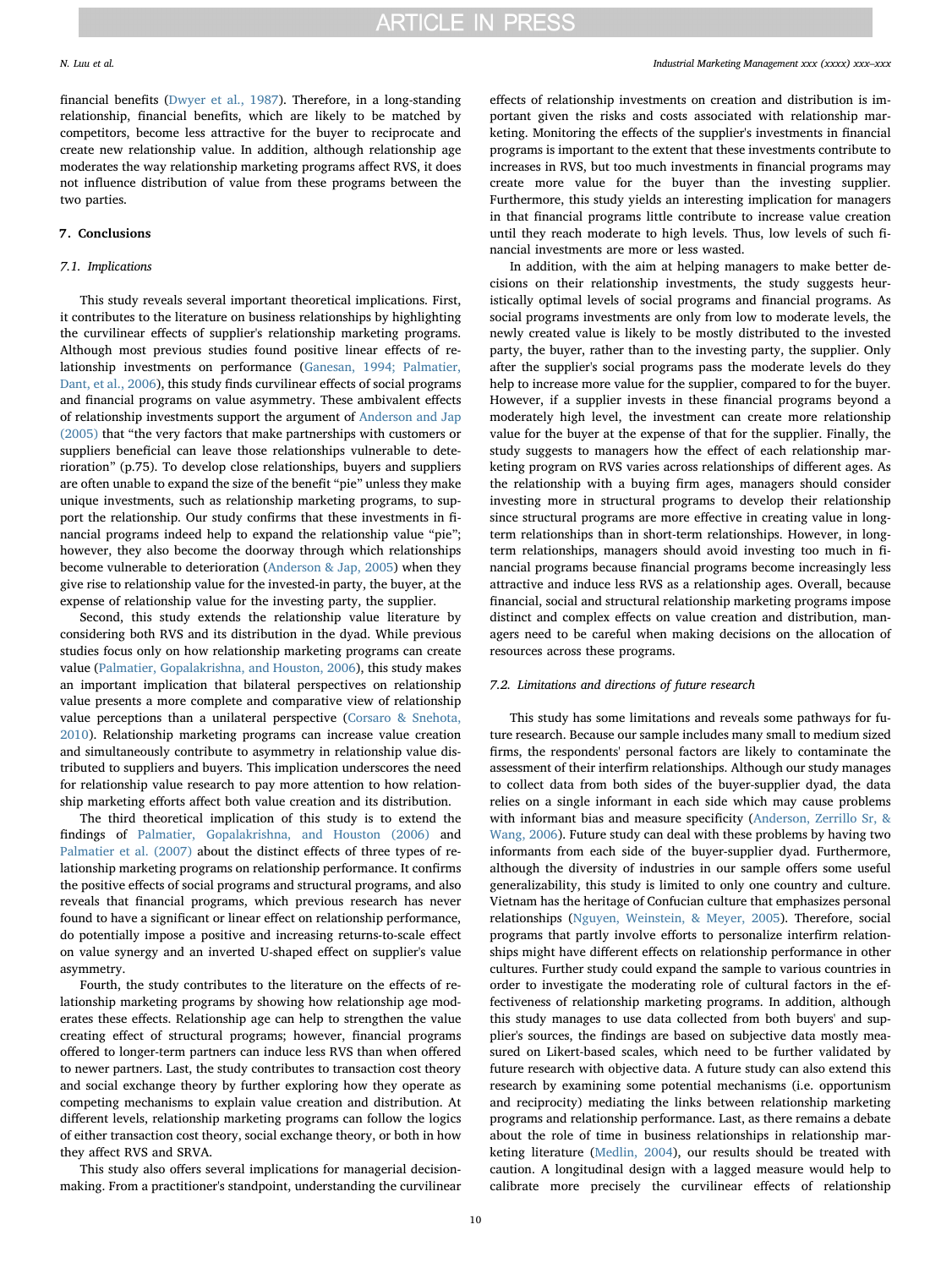N. Luu et al. *Industrial Marketing Management xxx (xxxx) xxx–xxx*

marketing programs on value creation and its distribution.

Previous studies have found positive associations between supplier's relationship marketing programs and relationship performance. However, this study is the first to examine how these programs might have a curvilinear effect on the value created in a relationship and the

#### Appendix A. Survey items

difference in perceived value between the investing and invested parties. It yields important implications for both researchers and managers about both positive as well as harmful effects of relationship investments, and the distinct moderating influence of relationship age.

| Social Programs $CR = 0.80$ , $AVE = 0.58$ (1-None, 7-A great deal)                                                                                                           | Loadings t- |       |
|-------------------------------------------------------------------------------------------------------------------------------------------------------------------------------|-------------|-------|
|                                                                                                                                                                               |             | value |
|                                                                                                                                                                               |             |       |
| 1. Buyer A often receives special treatment or status from our firm.                                                                                                          | 0.81        | 19.25 |
| 2. Buyer A is often provided meals, entertainment, or gifts by our firm                                                                                                       | 0.76        | 15.42 |
| 3. Buyer A often receives special reports and/or information from our firm.                                                                                                   | 0.71        | 9.34  |
| <b>Structural Programs</b> $CR = 0.85$ , $AVE = 0.66$ (1-None, 7-A great deal)                                                                                                |             |       |
| 1. In our firm, special structural changes have been instituted for buyer A.                                                                                                  | 0.87        | 28.86 |
| 2. Our firm's policies and procedures are often adapted for buyer A.                                                                                                          | 0.77        | 15.21 |
| 3. Dedicated personnel are assigned to buyer A beyond what is typical for our buyers.                                                                                         | 0.79        | 17.97 |
| <b>Financial Programs</b> $CR = 0.79$ , $AVE = 0.66$ (1-None, 7-A great deal)                                                                                                 |             |       |
| 1. Buyer A frequently gets special pricing or discounts from our firm.                                                                                                        | 0.81        | 24.49 |
| 2. Buyer A receives special financial benefits and incentives from our firm.                                                                                                  | 0.81        | 24.49 |
| Relationship value synergy $CR = 0.90$ , $AVE = 0.68$                                                                                                                         |             |       |
| 1. Compared to our relationship with our largest buyer/supplier, the relationship with buyer A/supplier X has an outstanding 0.86<br>value to us.                             |             | 30.68 |
| 2. Compared to our relationship with our largest buyer/supplier, the benefits of the relationship with buyer A/supplier X far 0.82<br>outweigh the disadvantages.             |             | 21.31 |
| 3. Compared to our relationship with our largest buyer/supplier, the relationship with buyer A/supplier X makes a crucial<br>positive contribution to our firm's success.     | 0.81        | 19.24 |
| 4. Compared to our relationship with our largest buyer/supplier, the relationship with buyer A/supplier X strongly matches our 0.81<br>conception of an optimal relationship. |             | 15.96 |
| Supplier's relationship value asymmetry $CR = 0.89$ , $AVE = 0.67$                                                                                                            |             |       |
| 1. Compared to our relationship with our largest buyer/supplier, the relationship with buyer A/supplier X has an outstanding 0.84<br>value to us.                             |             | 26.68 |
| 2. Compared to our relationship with our largest buyer/supplier, the benefits of the relationship with buyer A/supplier X far 0.75<br>outweigh the disadvantages.             |             | 13.43 |
| 3. Compared to our relationship with our largest buyer/supplier, the relationship with buyer A/supplier X makes a crucial<br>positive contribution to our firm's success.     | 0.87        | 30.32 |
| 4. Compared to our relationship with our largest buyer/supplier, the relationship with buyer A/supplier X strongly matches our 0.80<br>conception of an optimal relationship. |             | 22.98 |

Fit statistics:  $\gamma^2 = 140.83$ ; d.f. = 91; CMIN/df = 1.55; NNFI = 0.90; CFI = 0.93; IFI = 0.93; RMSEA = 0.070; GFI = 0.88.

#### References

- <span id="page-10-19"></span>[Albers, S. \(2012\). Optimizable and implementable aggregate response modeling for](http://refhub.elsevier.com/S0019-8501(17)30789-7/rf1005) marketing decision support. [International Journal of Research in Marketing, 29](http://refhub.elsevier.com/S0019-8501(17)30789-7/rf1005)(2), 111–[122](http://refhub.elsevier.com/S0019-8501(17)30789-7/rf1005).
- <span id="page-10-0"></span>[Anderson, E., & Jap, S. D. \(2005\). The dark side of close relationships.](http://refhub.elsevier.com/S0019-8501(17)30789-7/rf0005) MIT Sloan [Management Review, 46](http://refhub.elsevier.com/S0019-8501(17)30789-7/rf0005)(3), 75–82.
- <span id="page-10-1"></span>[Anderson, E., & Weitz, B. \(1989\). Determinants of continuity in conventional industrial](http://refhub.elsevier.com/S0019-8501(17)30789-7/rf0010) channel dyads. [Marketing Science, 8](http://refhub.elsevier.com/S0019-8501(17)30789-7/rf0010)(4), 310–323.
- <span id="page-10-4"></span>[Anderson, E., & Weitz, B. \(1992\). The use of pledges to build and sustain commitment in](http://refhub.elsevier.com/S0019-8501(17)30789-7/rf0015) distribution channels. [Journal of Marketing Research, 29](http://refhub.elsevier.com/S0019-8501(17)30789-7/rf0015)(1), 18–34.
- <span id="page-10-6"></span>[Anderson, J. C. \(1995\). Relationships in business markets: Exchange episodes, value](http://refhub.elsevier.com/S0019-8501(17)30789-7/rf0020) creation, and their empirical assessment. [Journal of the Academy of Marketing Science,](http://refhub.elsevier.com/S0019-8501(17)30789-7/rf0020) 23[\(4\), 346](http://refhub.elsevier.com/S0019-8501(17)30789-7/rf0020)–350.
- <span id="page-10-12"></span>[Anderson, J. C., & Gerbing, D. W. \(1991\). Predicting the performance of measures in a](http://refhub.elsevier.com/S0019-8501(17)30789-7/rf0025) confi[rmatory factor analysis with a pretest assessment of their substantive validities.](http://refhub.elsevier.com/S0019-8501(17)30789-7/rf0025) [Journal of Applied Psychology, 76](http://refhub.elsevier.com/S0019-8501(17)30789-7/rf0025)(5), 732.
- <span id="page-10-7"></span>[Anderson, J. C., Håkansson, H., & Johanson, J. \(1994\). Dyadic business relationships](http://refhub.elsevier.com/S0019-8501(17)30789-7/rf0030) [within a business network context.](http://refhub.elsevier.com/S0019-8501(17)30789-7/rf0030) Journal of Marketing, 58(4).
- <span id="page-10-11"></span>[Anderson, J. C., & Narus, J. A. \(1990\). A model of distributor](http://refhub.elsevier.com/S0019-8501(17)30789-7/rf0035) firm and manufacturer firm [working partnerships.](http://refhub.elsevier.com/S0019-8501(17)30789-7/rf0035) Journal of Marketing, 42–58.
- <span id="page-10-21"></span>[Anderson, J. C., Zerrillo, P. C., Sr., & Wang, L. O. \(2006\). Estimating](http://refhub.elsevier.com/S0019-8501(17)30789-7/rf0040) firm-specific and [relational properties in interorganizational relationships in marketing.](http://refhub.elsevier.com/S0019-8501(17)30789-7/rf0040) Journal of [Business-to-Business Marketing, 13](http://refhub.elsevier.com/S0019-8501(17)30789-7/rf0040)(4), 29–67.
- <span id="page-10-13"></span>[Armstrong, J. S., & Overton, T. S. \(1977\). Estimating nonresponse bias in mail surveys.](http://refhub.elsevier.com/S0019-8501(17)30789-7/rf0045) [Journal of Marketing Research,](http://refhub.elsevier.com/S0019-8501(17)30789-7/rf0045) 396–402.
- <span id="page-10-2"></span>[Barnes, B. R. \(2005\). Is the seven-year hitch premature in industrial markets?](http://refhub.elsevier.com/S0019-8501(17)30789-7/rf0050) European [Journal of Marketing, 39](http://refhub.elsevier.com/S0019-8501(17)30789-7/rf0050)(5/6), 560–584.
- <span id="page-10-9"></span>[Cao, Y., & Gruca, T. S. \(2005\). Reducing adverse selection through customer relationship](http://refhub.elsevier.com/S0019-8501(17)30789-7/rf0055) management. [Journal of Marketing, 69](http://refhub.elsevier.com/S0019-8501(17)30789-7/rf0055)(4), 219–229.
- <span id="page-10-16"></span>Cohen, J. (1977). [Statistical power analysis for the behavioral sciences.](http://refhub.elsevier.com/S0019-8501(17)30789-7/rf0060) Academic Press.
- <span id="page-10-15"></span>[Cohen, J., Cohen, P., West, S. G., & Aiken, L. S. \(2003\).](http://refhub.elsevier.com/S0019-8501(17)30789-7/rf0065) Applied multiple regression/cor[relation analysis for the behavioral sciences.](http://refhub.elsevier.com/S0019-8501(17)30789-7/rf0065) Routledge.
- <span id="page-10-3"></span>[Corsaro, D., & Snehota, I. \(2010\). Searching for relationship value in business markets:](http://refhub.elsevier.com/S0019-8501(17)30789-7/rf0070) Are we missing something? [Industrial Marketing Management, 39](http://refhub.elsevier.com/S0019-8501(17)30789-7/rf0070)(6), 986–995.
- <span id="page-10-8"></span>[Cropanzano, R., & Mitchell, M. S. \(2005\). Social exchange theory: An interdisciplinary](http://refhub.elsevier.com/S0019-8501(17)30789-7/rf0075) review. [Journal of Management, 31](http://refhub.elsevier.com/S0019-8501(17)30789-7/rf0075)(6), 874–900.
- <span id="page-10-17"></span>[Dawson, J. F. \(2014\). Moderation in management research: What, why, when, and how.](http://refhub.elsevier.com/S0019-8501(17)30789-7/rf0080) [Journal of Business and Psychology, 29](http://refhub.elsevier.com/S0019-8501(17)30789-7/rf0080)(1), 1–19.
- <span id="page-10-10"></span>[Deeds, D. L., & Hill, C. W. \(1999\). An examination of opportunistic action within research](http://refhub.elsevier.com/S0019-8501(17)30789-7/rf0085) [alliances: Evidence from the biotechnology industry.](http://refhub.elsevier.com/S0019-8501(17)30789-7/rf0085) Journal of Business Venturing, 14[\(2\), 141](http://refhub.elsevier.com/S0019-8501(17)30789-7/rf0085)–163.
- <span id="page-10-18"></span>[Dong, S., Ding, M., Grewal, R., & Zhao, P. \(2011\). Functional forms of the sa](http://refhub.elsevier.com/S0019-8501(17)30789-7/rf0090)tisfaction–loyalty relationship. [International Journal of Research in Marketing, 28](http://refhub.elsevier.com/S0019-8501(17)30789-7/rf0090)(1), 38–[50](http://refhub.elsevier.com/S0019-8501(17)30789-7/rf0090).
- <span id="page-10-20"></span>[Dwyer, F. R., Schurr, P. H., & Oh, S. \(1987\). Developing buyer-seller relationships.](http://refhub.elsevier.com/S0019-8501(17)30789-7/rf0095) Journal [of Marketing,](http://refhub.elsevier.com/S0019-8501(17)30789-7/rf0095) 11–27.
- [Eggert, A., Ulaga, W., & Schultz, F. \(2006\). Value creation in the relationship life cycle: A](http://refhub.elsevier.com/S0019-8501(17)30789-7/rf0100) quasi-longitudinal analysis. [Industrial Marketing Management, 35](http://refhub.elsevier.com/S0019-8501(17)30789-7/rf0100)(1), 20–27.
- <span id="page-10-14"></span><span id="page-10-5"></span>[Emerson, R. M. \(1976\). Social exchange theory.](http://refhub.elsevier.com/S0019-8501(17)30789-7/rf0105) Annual Review of Sociology, 2, 335–362. [Falk, T., Hammerschmidt, M., & Schepers, J. J. \(2010\). The service quality-satisfaction](http://refhub.elsevier.com/S0019-8501(17)30789-7/rf0110) [link revisited: Exploring asymmetries and dynamics.](http://refhub.elsevier.com/S0019-8501(17)30789-7/rf0110) Journal of the Academy of [Marketing Science, 38](http://refhub.elsevier.com/S0019-8501(17)30789-7/rf0110)(3), 288–302.